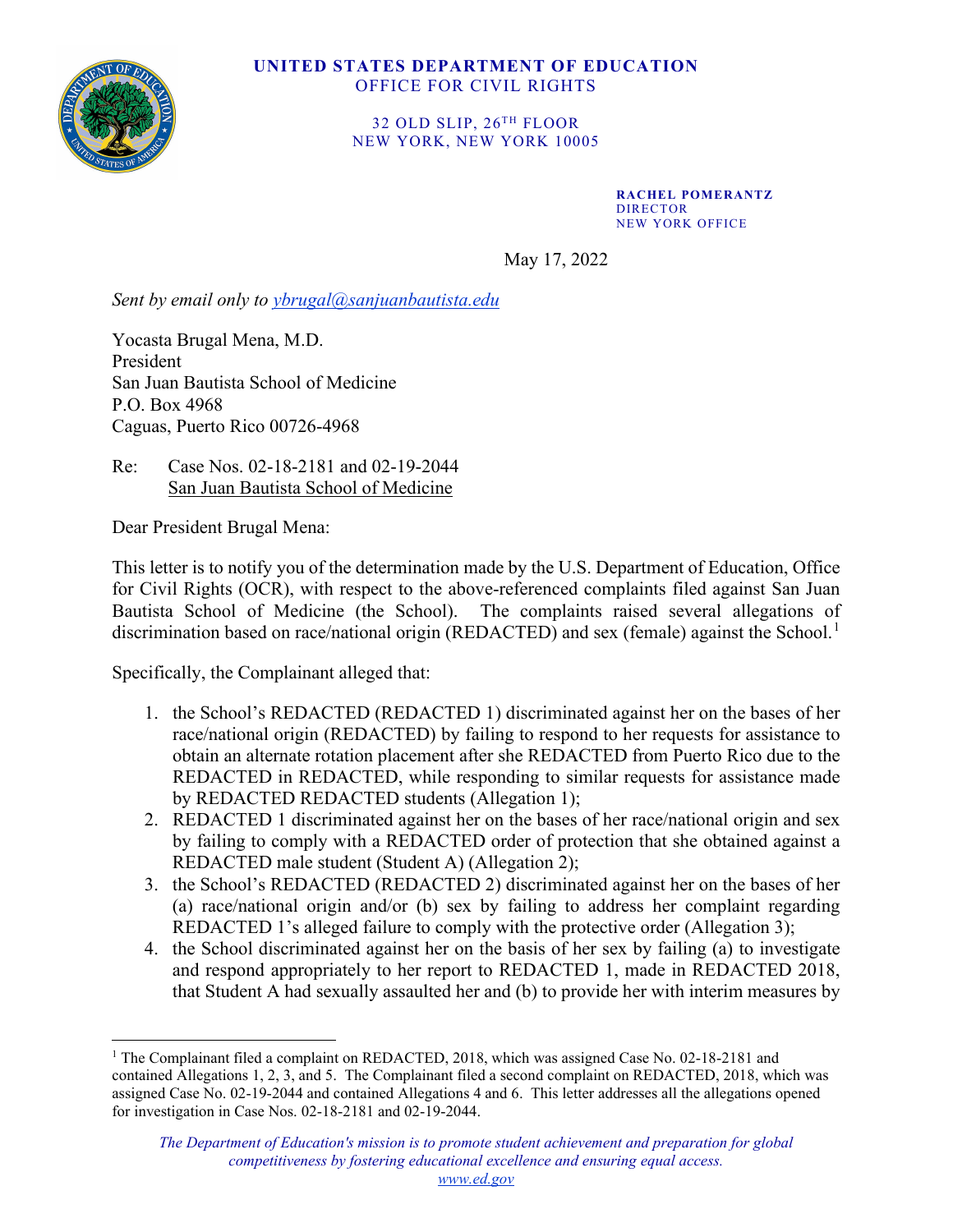not rescheduling her examinations and by "pushing" her to REDACTED from the School after she received grades of "incomplete" (Allegation 4);

- 5. REDACTED 1 retaliated against the Complainant because she made the report regarding the sexual assault by releasing confidential information about the order of protection to School staff without her consent (Allegation 5); and
- 6. on REDACTED, 2018, REDACTED 2 discriminated against her on the basis of her sex by not permitting her to begin her REDACTED medical rotation because she had received grades of "incomplete," while permitting male students with grades of "incomplete" to participate in their REDACTED semester medical rotations (Allegation 6).

OCR enforces Title IX of the Education Amendments of 1972 (Title IX), as amended, 20 U.S.C. § 1681 *et seq.*, and its implementing regulation at 34 C.F.R. Part 106, which prohibit discrimination on the basis of sex in any education program or activity operated by a recipient of Federal financial assistance.<sup>[2](#page-1-0)</sup> OCR also enforces Title VI of the Civil Rights Act of 1964 (Title VI), as amended, 42 U.S.C. § 2000d *et seq.*, and its implementing regulation at 34 C.F.R. Part 100, which prohibit discrimination on the basis of race, color, or national origin in programs and activities receiving Federal financial assistance. The regulation implementing Title IX, at 34 C.F.R. § 106.71, incorporates by reference 34 C.F.R. § 100.7(e) of the regulation implementing Title VI, which provides that no recipient or other person shall intimidate, threaten, coerce, or discriminate against any individual for the purpose of interfering with any right or privilege secured by regulations enforced by OCR or because one has made a complaint, testified, assisted, or participated in any manner in an investigation, proceeding, or hearing held in connection with a complaint.

The School is a recipient of financial assistance from the U.S. Department of Education. As a recipient of Federal financial assistance, the School is subject to Title IX and Title VI and their implementing regulations.

As discussed below, OCR determined that there was insufficient evidence to substantiate Allegations 1, 2, 5, and 6. With respect to Allegation 4(a), OCR determined that the School had failed to investigate the Complainant's report of sexual assault in violation of Title IX. Before OCR completed its investigation of Allegation 4(b) or Allegation 3, the School expressed a willingness to resolve both complaints. OCR determined that a voluntary resolution is appropriate under Section 302 of OCR's *Case Processing Manual (CPM)* to resolve OCR's concerns about Allegations 3 and 4(b) and that resolution pursuant to Section 303(b) of the *CPM* is appropriate for Allegation 4(a)*.* Subsequent discussions between OCR and the School resulted in the School's agreeing to take the steps in the enclosed resolution agreement to address this violation with respect to Allegation 4(a) and OCR's concerns about Allegations 3 and 4(b) to date.

<span id="page-1-0"></span> $^2$  Amendments to the Title IX regulation went into effect on August 14, 2020, and can be viewed [here.](https://www.ecfr.gov/cgi-bin/text-idx?c=ecfr&tpl=/ecfrbrowse/Title34/34cfr106_main_02.tpl.) However, the prior Title IX regulation that was in effect at the time when the alleged acts occurred serves as the basis for OCR's determination in this matter. You can find that regulatio[n here.](https://www.ecfr.gov/on/2020-08-13/title-34/subtitle-B/chapter-I/part-106) For more information about Title IX, including the new Title IX regulation and related resources, visit OCR's website at [https://www2.ed.gov/about/offices/list/ocr/](https://www2.ed.gov/about/offices/list/ocr/%20docs/tix_dis.html)  [docs/tix\\_dis.html](https://www2.ed.gov/about/offices/list/ocr/%20docs/tix_dis.html) an[d https://www2.ed.gov/about/offices/list/ocr/frontpage/faq/rr/policyguidance/index.html.](https://www2.ed.gov/about/offices/list/ocr/frontpage/faq/rr/policyguidance/index.html)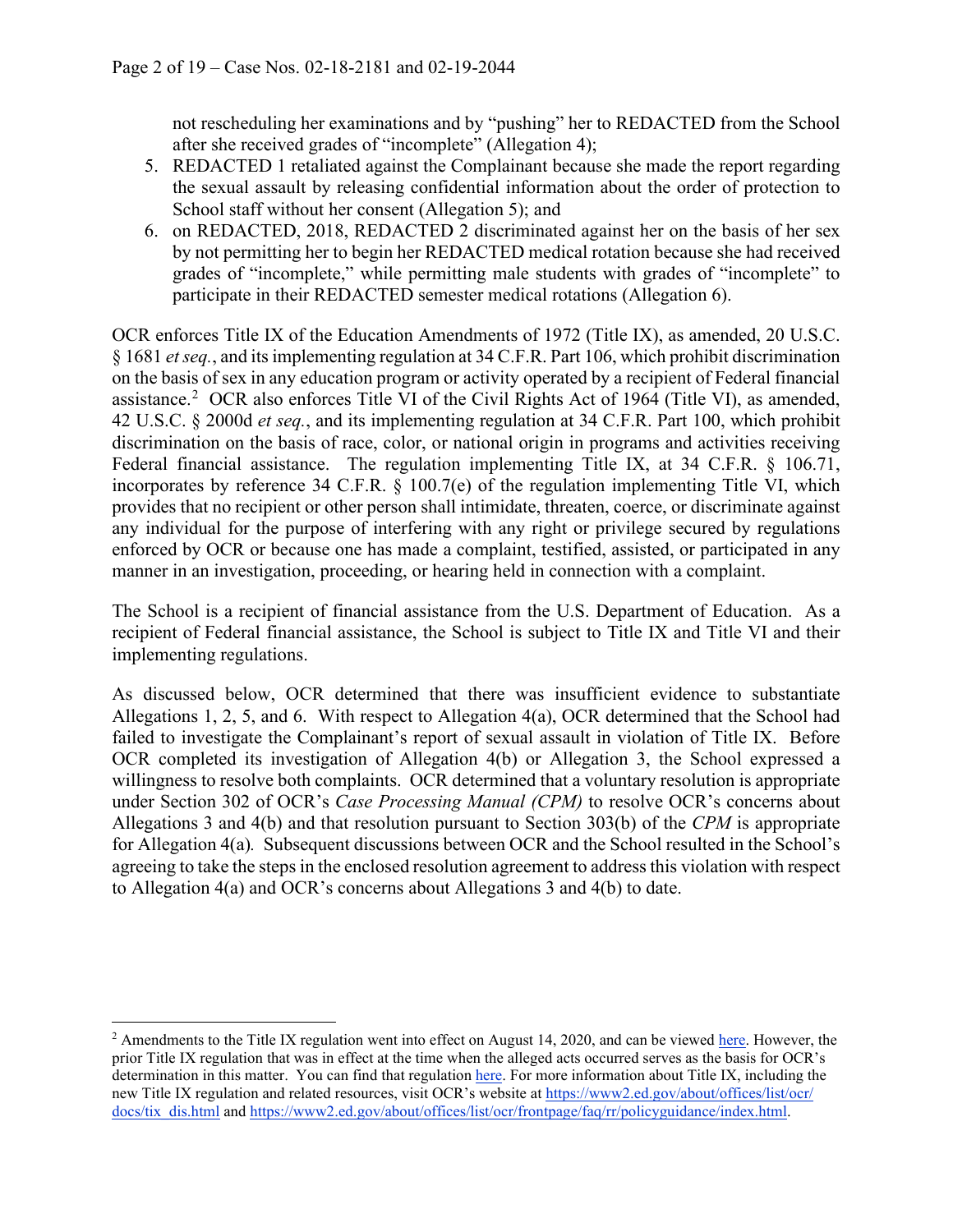## **Applicable Legal Standards**

## **Title VI**

The regulation implementing Title VI, at 34 C.F.R. §100.3(a), provides that no person shall, on the basis of race, color, or national origin, be excluded from participation in, be denied the benefits of, or be otherwise subjected to discrimination under any program operated by a recipient. Further, the regulation implementing Title VI, at 34 C.F.R.  $\S100.3(b)(1)(i)$ , (ii) and (v), prohibits a recipient, on the basis of race, color, or national origin, from denying an individual a service or benefit of a program; providing different services or benefits; and treating an individual differently in determining whether the individual satisfies any admission or eligibility requirement for provision of a service or benefit.

# **Title IX**

In investigating the allegations in these complaints and evaluating the School's compliance with Title IX, OCR applied the Title IX regulation in effect during academic year 2017-2018. Citations in this section are to this prior regulation, and the legal standards discussed below were in effect during the academic years at issue in the allegations.

The regulation implementing Title IX, at 34 C.F.R. § 106.31(a), states as follows: "Except as provided elsewhere in this part, no person shall, on the basis of sex, be excluded from participation in, be denied the benefits of, or be subjected to discrimination under any academic, extracurricular, research, occupational training, or other education program or activity operated by a recipient which receives Federal financial assistance."

The Title IX regulation requires recipients to adopt and publish procedures that provide for the prompt and equitable resolution of student and employee complaints alleging any actions prohibited by Title IX and its implementing regulation. *See* 34 C.F.R. § 106.9(a); *see also* 34 C.F.R. § 106.8(b).

While the Title IX regulation in effect during the academic years under review did not reference sexual harassment, OCR interpreted Title IX at that time to require recipients to respond to complaints or other notice of sexual harassment involving students and employees.

Sexual harassment is a form of sex discrimination prohibited by Title IX. Sexual harassment can include unwelcome sexual advances, requests for sexual favors, and other verbal, nonverbal, or physical conduct of a sexual nature, such as sexual assault or acts of sexual violence. Sexual harassment can create a hostile educational environment based on sex when the harassment is sufficiently serious to deny or limit the individual's ability to participate in or benefit from the recipient's education program or activity. In cases of such harassment, a school has an obligation to respond promptly and equitably.

Under the Title IX regulation in effect for the time period reviewed in this investigation, when the recipient has actual or constructive notice of sexual harassment, it must take appropriate steps to investigate or otherwise determine what occurred, and it may be appropriate for a school to take interim measures prior to or during the investigation of a complaint. Interim measures are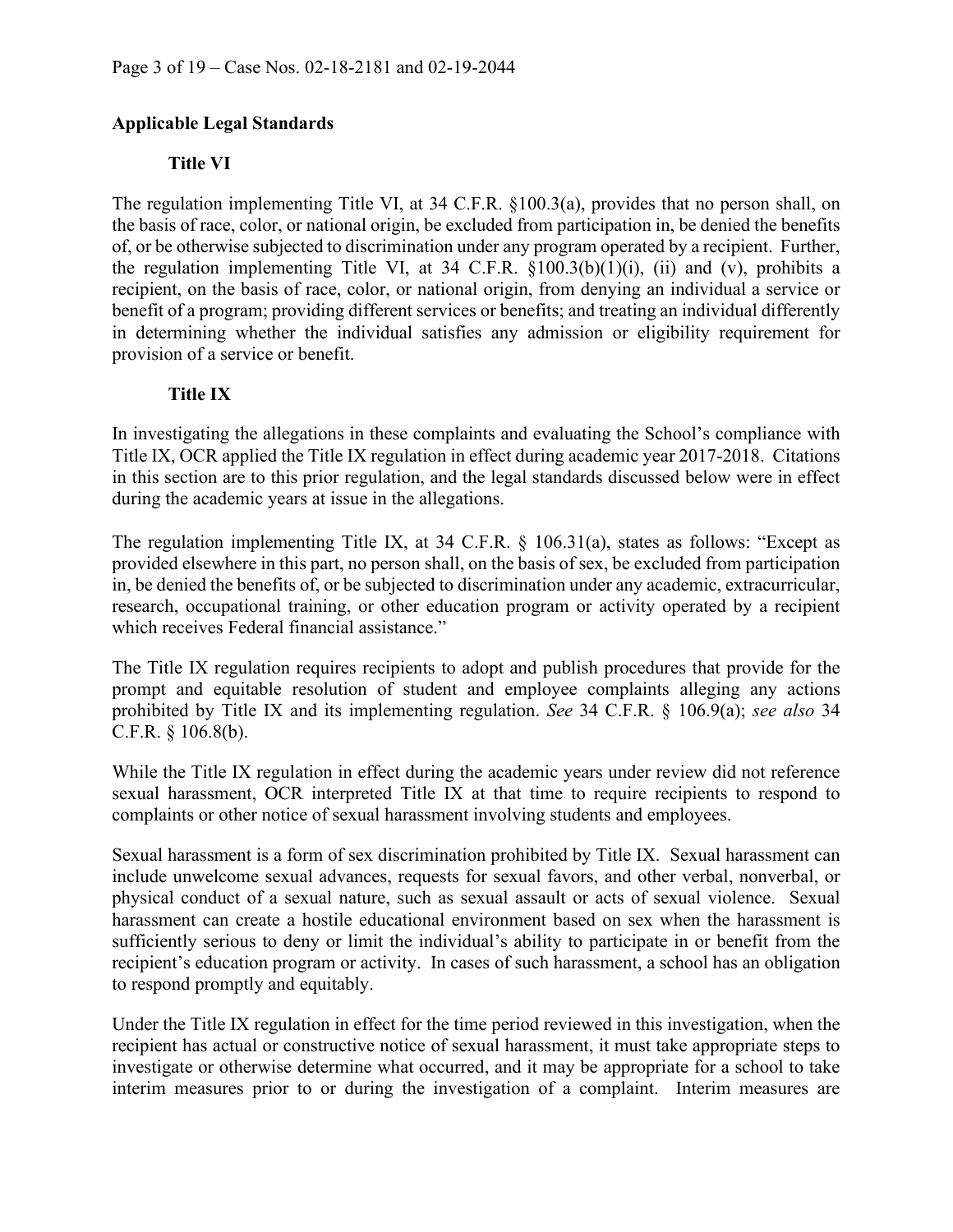individualized services offered as appropriate to either or both the reporting and responding parties involved in an alleged incident of sexual misconduct. Interim measures include counseling, extensions of time or other course-related adjustments, modifications of work or class schedules, campus escort services, restrictions on contact between the parties, changes in work locations, leaves of absence, increased security and monitoring of certain areas of campus, and other similar accommodations. For instance, if a student alleges that he or she has been sexually assaulted by another student, the school may decide to place the students immediately in separate classes, pending the results of the school's investigation.

Once charged with notice of sexual harassment, a school should take steps to prevent any retaliation against the person who made the complaint (or was the subject of harassment) or against those who provided information as witnesses. At a minimum, the school's responsibilities include making sure that the harassed students know how to report any subsequent problems, conducting follow-up inquiries to see if there have been any new incidents or any instances of retaliation, and responding promptly and appropriately to address continuing or new problems. In cases where the harassment is widespread, the school may need to provide training for the larger school community to ensure that individuals can recognize harassment if it recurs and know how to respond.

## **Retaliation**

The following three elements must be satisfied to establish a *prima facie* case of retaliation: (1) an individual engaged in a protected activity; (2) an individual experienced an adverse action caused by the recipient; and (3) there is some evidence of a causal connection between the adverse action and the protected activity. When a *prima facie* case of retaliation has been established, OCR then determines whether there is a facially legitimate, non-retaliatory reason for the adverse action, and if so, whether the facially legitimate, non-retaliatory reason is a pretext for retaliation.

## **Investigative Findings, Legal Analysis, and Conclusions**

In its investigation, OCR reviewed documentation and information that the Complainant and the School submitted and interviewed the Complainant and School staff. OCR determined that, during academic year 2017-2018, the Student was enrolled in the School as a REDACTED medical student.

#### **Allegation 1**

The Complainant alleged that REDACTED 1 discriminated against her on the bases of her race/national origin by failing to respond to her requests for assistance to obtain an alternate rotation placement after she REDACTED REDACTED Puerto Rico due to the REDACTED in 2017, while responding to similar requests for assistance made by REDACTED students. The Complainant asserted that REDACTED 1 sent REDACTED students an email advising them that they could complete their rotations at an alternate site in the mainland United States; however, the Complainant asserted that in response to her requests for assistance, REDACTED 1 sent her an email stating that she was required to return to Puerto Rico to continue her rotation.

OCR determined that to begin REDACTED rotations, all students must take and pass the United States Medical Licensure Exam, Clinical Knowledge and Clinical Skills REDACTED exam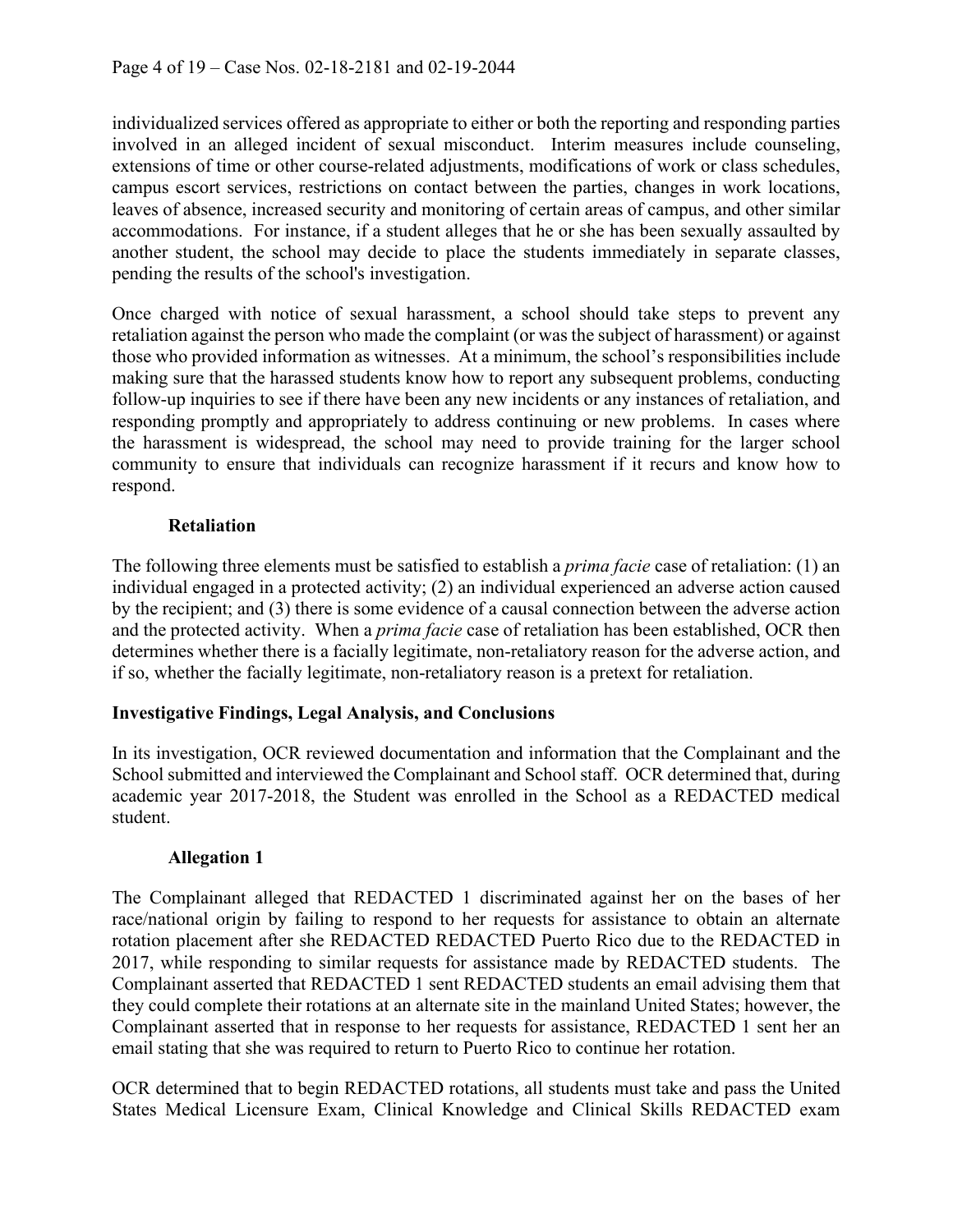(REDACTED exam), administered by the National Board of Medical Examiners (NBME). Students must first attempt to pass the REDACTED exam in June or July at the end of their REDACTED year of medical school. If a student needs to delay taking the REDACTED exam, the student must request and receive approval for a REDACTED from a School committee (the Committee), which includes faculty members and School administrators.

The Complainant did not complete the REDACTED exam in June or July of REDACTED, which was the end of her REDACTED year of medical school. In a memorandum dated REDACTED, 2017, the School granted the Complainant's request for an REDACTED from REDACTED, 2017 to REDACTED, 2017, to take the REDACTED exam.<sup>[3](#page-4-0)</sup>

The Complainant was scheduled to take the REDACTED exam in REDACTED, REDACTED on REDACTED, 2017, but the exam was canceled because of the REDACTED of REDACTED REDACTED in REDACTED. She had to reschedule the exam in Puerto Rico for REDACTED, 2017. On REDACTED, 2017, the Committee agreed to grant an extension of her REDACTED to continue preparing for the REDACTED exam for REDACTED, 2017.

Following REDACTED in Puerto Rico, the testing site in Puerto Rico canceled the Complainant's REDACTED exam scheduled for REDACTED, 2017, and rescheduled it for REDACTED, 2017. Following REDACTED, the School was closed from REDACTED 2017, until REDACTED, 2017, and the NBME cancelled all REDACTED exams scheduled to occur in or around the School, including the Complainant's REDACTED exam scheduled for REDACTED.

The School advised OCR that because many students were REDACTED following REDACTED, the School requested that the Association of American Medical Colleges (AAMC) allow eligible REDACTED student to complete rotations in the mainland United States rather than in Puerto Rico. The AAMC approved the request; however, such rotations were available only to students who were eligible to begin their REDACTED rotations by REDACTED, 2017, and the rotations had to be completed between REDACTED, 2017, and REDACTED, 2017. To be eligible to begin a rotation in the mainland United States by REDACTED, 2017, students needed to satisfy all requirements to be promoted to REDACTED by REDACTED, 2017. This required proof of successfully completing the REDACTED exam no later than REDACTED, REDACTED, or if the student had taken the REDACTED exam but results were not available prior to REDACTED, REDACTED, proof of a passing score on REDACTED exam.

On multiple occasions between REDACTED, 2017, and REDACTED, 2017, the Complainant attempted to contact REDACTED 1 by email and telephone to request that she be granted an extension to her REDACTED for taking the REDACTED exam due to the REDACTED in Puerto Rico and the resulting difficulty in finding a testing location to take the REDACTED exam. In one of these emails, sent on REDACTED, 2017, the Complainant asked if REDACTED 1 could assist in the process of having her begin her rotation in the mainland United States. On REDACTED, 2017, REDACTED 1 responded to the Complainant and informed her that she had not provided evidence of a rescheduled date for taking the REDACTED exam, making her

<span id="page-4-0"></span><sup>&</sup>lt;sup>3</sup> The REDACTED memo outlined the conditions the Complainant needed to meet to REDACTED her studies, including providing evidence that she took and passed the REDACTED exam prior to beginning her scheduled rotation on REDACTED, 2017; and/or providing proof of REDACTED examination while she awaited the results of her REDACTED exam.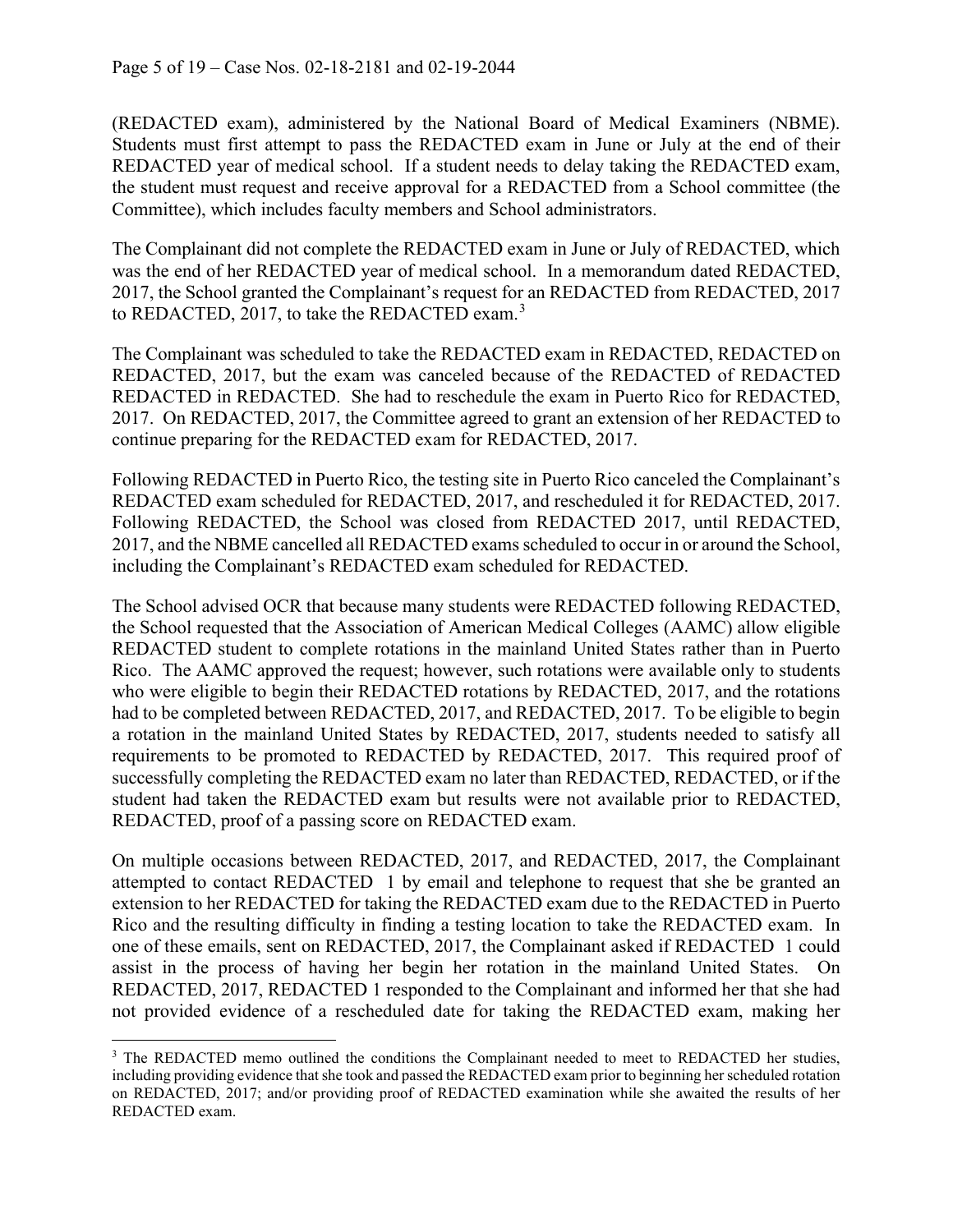ineligible to begin REDACTED rotations on REDACTED, 2017. On REDACTED, 2017, the Complainant emailed REDACTED 1 reiterating that: the NBME had canceled her rescheduled REDACTED exam in Puerto Rico on REDACTED, 2017, because of the effects of REDACTED; her REDACTED exam was now scheduled in REDACTED, REDACTED for REDACTED, 2017; and she was prepared to continue her medical education in the mainland United States if the School provided the required support.

The School informed OCR that the Complainant was ineligible to begin her REDACTED rotations on REDACTED, 2017, because she had not taken and passed the REDACTED exam within the timeframe established by the AAMC. Accordingly, the School informed the Complainant that she could begin her rotations when the next round of rotations began on REDACTED, 2018. The School also extended the Complainant's REDACTED to REDACTED, 2017. REDACTED 1 informed OCR that the School issued REDACTED extensions due to the effects of REDACTED to all students who had not completed the REDACTED exam by REDACTED, 2017.

On REDACTED, 2018, the Complainant informed the School that she had completed the REDACTED exam, and the School confirmed that she was eligible to return from her REDACTED. She was scheduled to begin her REDACTED rotation on REDACTED, 2018. The Complainant notified the School by email on REDACTED, 2018, that she had been unable to return to Puerto Rico due to difficulties with REDACTED, and again requested that she be permitted to complete her REDACTED rotations in the United States. The School informed OCR that the temporary period for which the AAMC permitted students to rotate as visiting students in the United States had ended on REDACTED, 2017; therefore, it was not possible to approve the Complainant's request, and she needed to complete her rotation in Puerto Rico.

OCR determined that during academic year 2017-2018, REDACTED students in the School (including the Complainant) requested permission to participate in rotations in the mainland United States in the REDACTED of REDACTED. Of these REDACTED students, the Complainant (REDACTED), student B (REDACTED), and student C (REDACTED) were denied the opportunity to be placed in an alternate rotation in the mainland United States.<sup>[4](#page-5-0)</sup> The remaining REDACTED students received approval for a visiting rotation in the mainland United States. Of these REDACTED students, REDACTED are REDACTED; REDACTED is REDACTED; REDACTED are REDACTED; REDACTED is REDACTED; REDACTED is REDACTED; REDACTED are REDACTED; REDACTED is REDACTED; REDACTED is REDACTED; and REDACTED is REDACTED. Each of these REDACTED students had taken and passed the REDACTED exam between REDACTED, 2017, and REDACTED, 2017; provided proof of REDACTED exam completion to the School on or before REDACTED, 2017; and was promoted to the REDACTED to begin rotations.

Based on the foregoing, OCR determined that, contrary to the Complainant's allegation, REDACTED 1 responded to the Complainant's requests, made on REDACTED and REDACTED, 2017, for assistance to obtain an alternate rotation placement. Further, the School proffered a legitimate, non-discriminatory reason for denying the Complainant's request to obtain an alternate rotation in the mainland United States: she was not eligible to do so according to the AAMC

<span id="page-5-0"></span><sup>4</sup> The School informed OCR that although Student B took the REDACTED exam on REDACTED, 2017, and Student C took the REDACTED exam on REDACTED, 2017, both students failed to provide the required proof to the School by REDACTED, 2017, the AAMC's deadline to begin a visiting rotation in the mainland United States.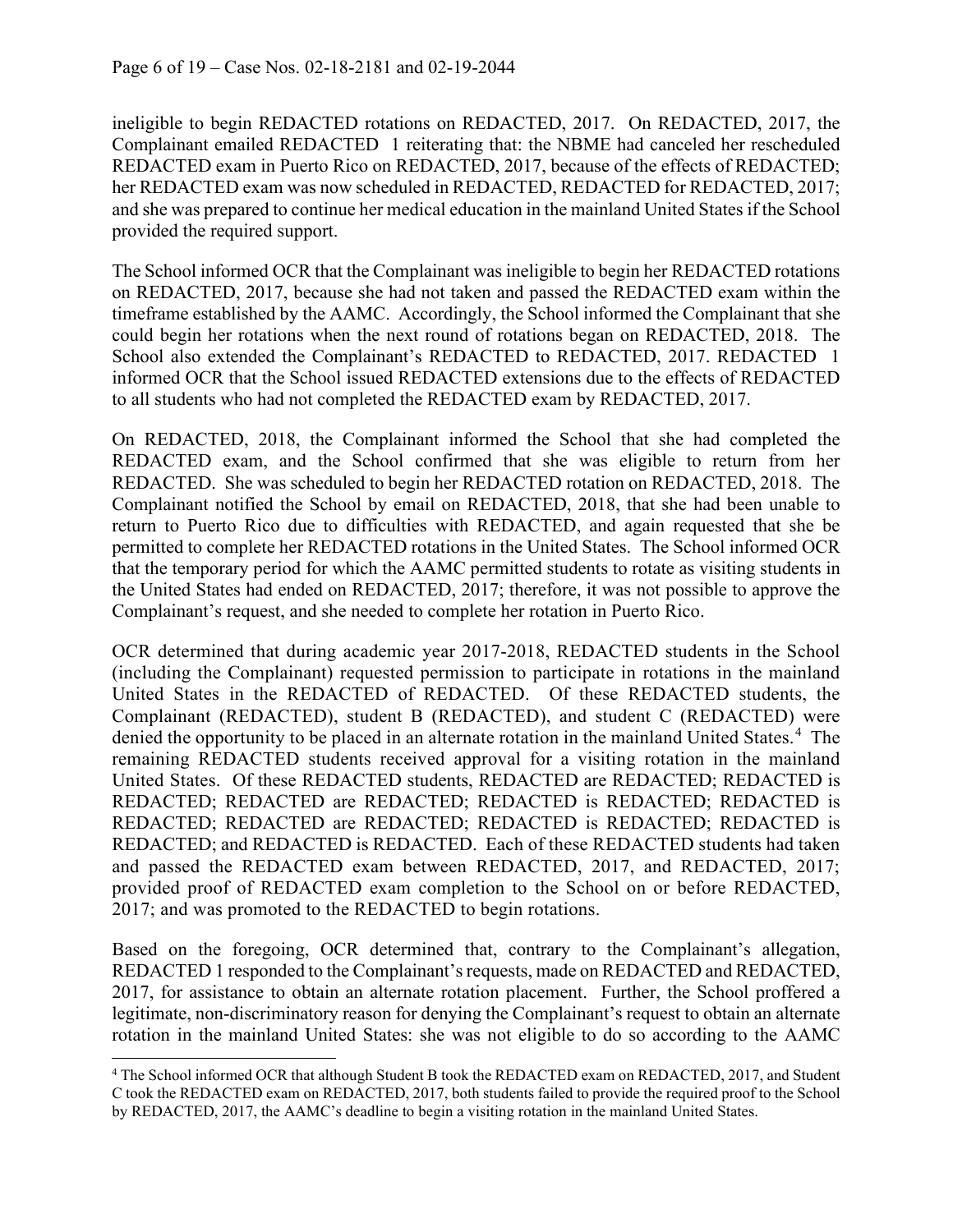because she had not passed the REDACTED exam by REDACTED, 2017. OCR determined that the proffered reason was not a pretext for discrimination because the Complainant had not successfully passed the REDACTED exam by REDACTED, 2017, and she had not met the conditions to return from her REDACTED and begin rotations. OCR determined that the AAMC, not the School, established the limited time period for students to participate in visiting rotations in the mainland United States. OCR also determined that the School imposed this requirement on all REDACTED students prior to beginning rotations, including REDACTED students, and permitted other students of REDACTED who met the requirements to complete rotations in the mainland United States. Accordingly, OCR is closing Allegation 1.

## **Allegation 2**

The Complainant alleged that REDACTED 1 discriminated against her on the bases of her race/national origin and sex by failing to implement an order of protection that she obtained against Student A, a REDACTED male student. The Complainant asserted that Student A was not permitted to attend the School because the order of protection stated that he should REDACTED the school that REDACTED. The Complainant encountered Student A on campus on REDACTED, 2018, and REDACTED, 2018, and believed that he had violated the order. The Complainant alleged that REDACTED 1 "defended" Student A REDACTED and during a REDACTED regarding his alleged failure to comply with the protective order. Specifically, the Complainant alleged that REDACTED 1 failed to take action to address Student A's violation of the order because she is of REDACTED and female, and Student A is REDACTED and male.

OCR determined that the School took immediate steps to implement the order, which did include the language quoted above. On REDACTED, 2018, the Complainant presented a copy of a REDACTED order of protection she had obtained against Student A to a REDACTED at the School. The REDACTED immediately contacted REDACTED 1, and the two of them met with the Complainant that day to discuss how the School would implement the order. REDACTED 1 told OCR that the School had decided to arrange the schedules of the Complainant and Student A to avoid their being present on campus at the same time and to REDACTED a REDACTED to Student A to REDACTED him REDACTED and REDACTED while REDACTED. REDACTED 1 also informed OCR that she told the Complainant to notify School staff if she arrived at School on a different date or time from what had been scheduled.

On REDACTED, 2018, REDACTED 1 met with Student A to discuss the order and the School's plan to address the order, and Student A signed a certification agreeing to notify the School when he planned to be on campus and take other steps to limit his non-academic activities on campus. Thereafter, administrators created schedules for the Complainant and Student A that permitted them to continue to participate in their educational activities while avoiding contact with each other.

## *Incident on REDACTED, 2018*

OCR determined that on REDACTED, 2018, the Complainant went to the School's library to study for a didactic session, but she had not REDACTED the School that she would be coming to campus early that day. The REDACTED Student A had REDACTED him REDACTED the REDACTED for his class and planned to REDACTED Student A REDACTED Student A's REDACTED.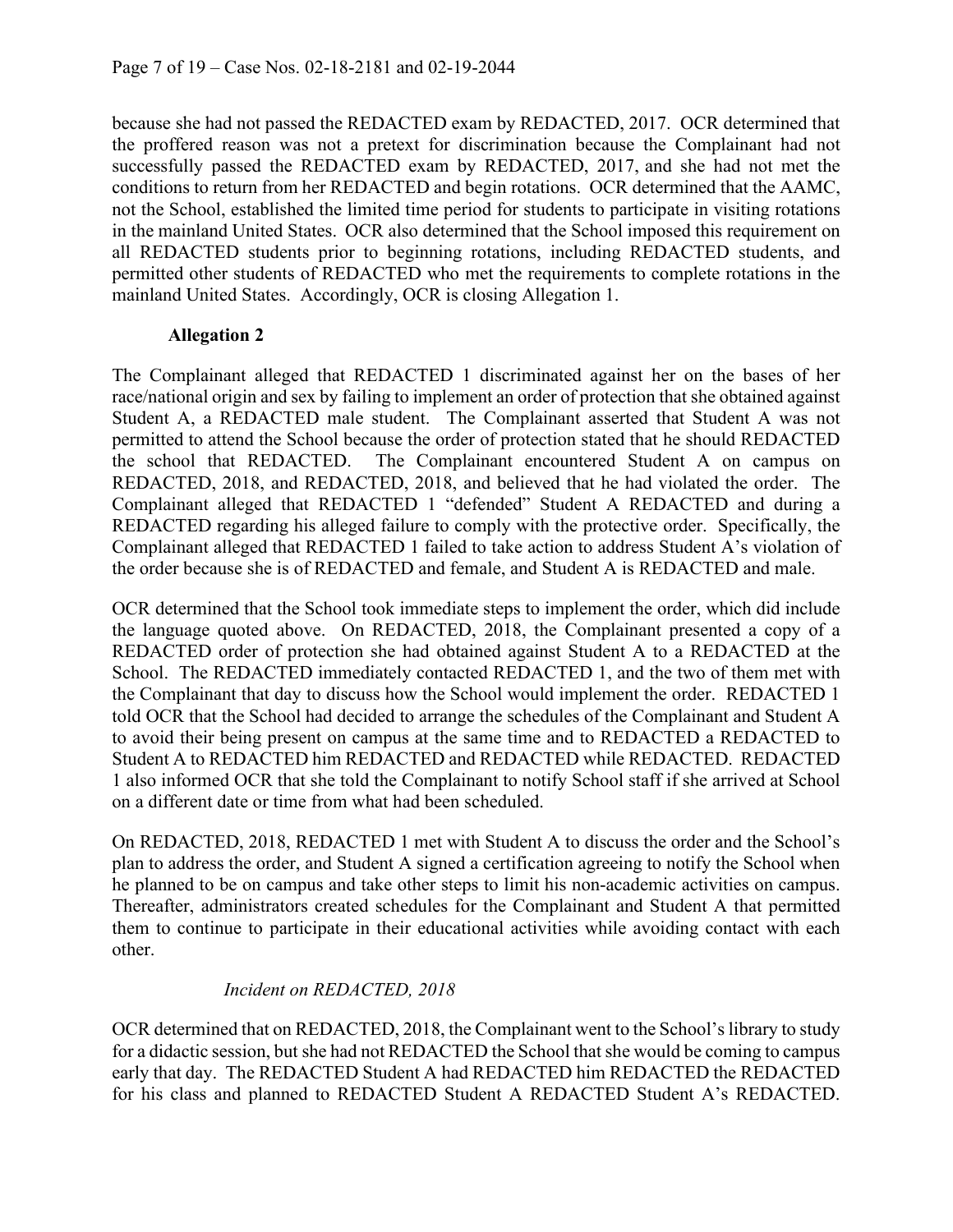While Student A was in class, the Complainant walked past the classroom in the library where Student A was seated and saw him through a glass wall in the classroom. The Complainant and Student A did not have any other contact.

After seeing Student A in the library, the Complainant REDACTED the REDACTED to REDACTED that Student A had violated the order by being on campus while she was also on campus. After campus REDACTED notified REDACTED 1 that the Complainant was on campus, REDACTED 1 met with the Complainant and explained that Student A was on campus for his scheduled class, and he would be REDACTED by a REDACTED at the end of his class. During this conversation, REDACTED 1 reiterated that it was important for the Complainant to keep the School apprised of when she expected to be on campus so that the School could comply with the order and ensure her safety.

Shortly after this meeting, two REDACTED at the School and requested that the Complainant, Student A, and a representative from the School REDACTED them to the REDACTED. The REDACTED who REDACTED to the Complainant's REDACTED about the alleged violation of the order had the Complainant submit a REDACTED, which a REDACTED reviewed. At the REDACTED held on REDACTED, 2018, the REDACTED determined that Student A had not violated the order. REDACTED 1 informed OCR that REDACTED the REDACTED at the request of the REDACTED; REDACTED did not do so on behalf of Student A.

# *Incident on REDACTED, 2018*

With respect to the alleged violation of the order of protection on REDACTED, 2018, the Complainant asserted that on REDACTED, 2018, she received an email from REDACTED 1 notifying her that Student A would be on campus the following day. She responded to REDACTED 1's email by stating that she would also be on campus on REDACTED, 2018.

OCR determined that the Complainant was not originally scheduled to be on campus on REDACTED, 2018, and the School had scheduled Student A's REDACTED examination for that date. The Complainant did not respond to REDACTED 1's email until approximately 1:30 a.m. on REDACTED, 2018. REDACTED 1 stated that REDACTED did not see the Complainant's email stating that she would also be on campus; as a result, REDACTED 1 was unaware that the Complainant planned to be on campus on REDACTED, 2018.

When the Complainant unexpectedly arrived on campus, School REDACTED contacted REDACTED 1 to inform REDACTED that the Complainant was on campus the same day that Student A was scheduled to be there. When REDACTED 1 learned from REDACTED that the Complainant was on campus, REDACTED had REDACTED contact Student A to inform him that he should not come to campus and that his examination would be rescheduled for another day. Student A never arrived on campus that day, and the Complainant did not have any contact with him.

Based on the foregoing, OCR determined that REDACTED 1 undertook specific action to address the requirements of the order of protection, and that on both dates the Complainant raised, Student A was scheduled to be on campus, not the Complainant. OCR also determined that REDACTED 1 went to the REDACTED and REDACTED because the REDACTED requested that a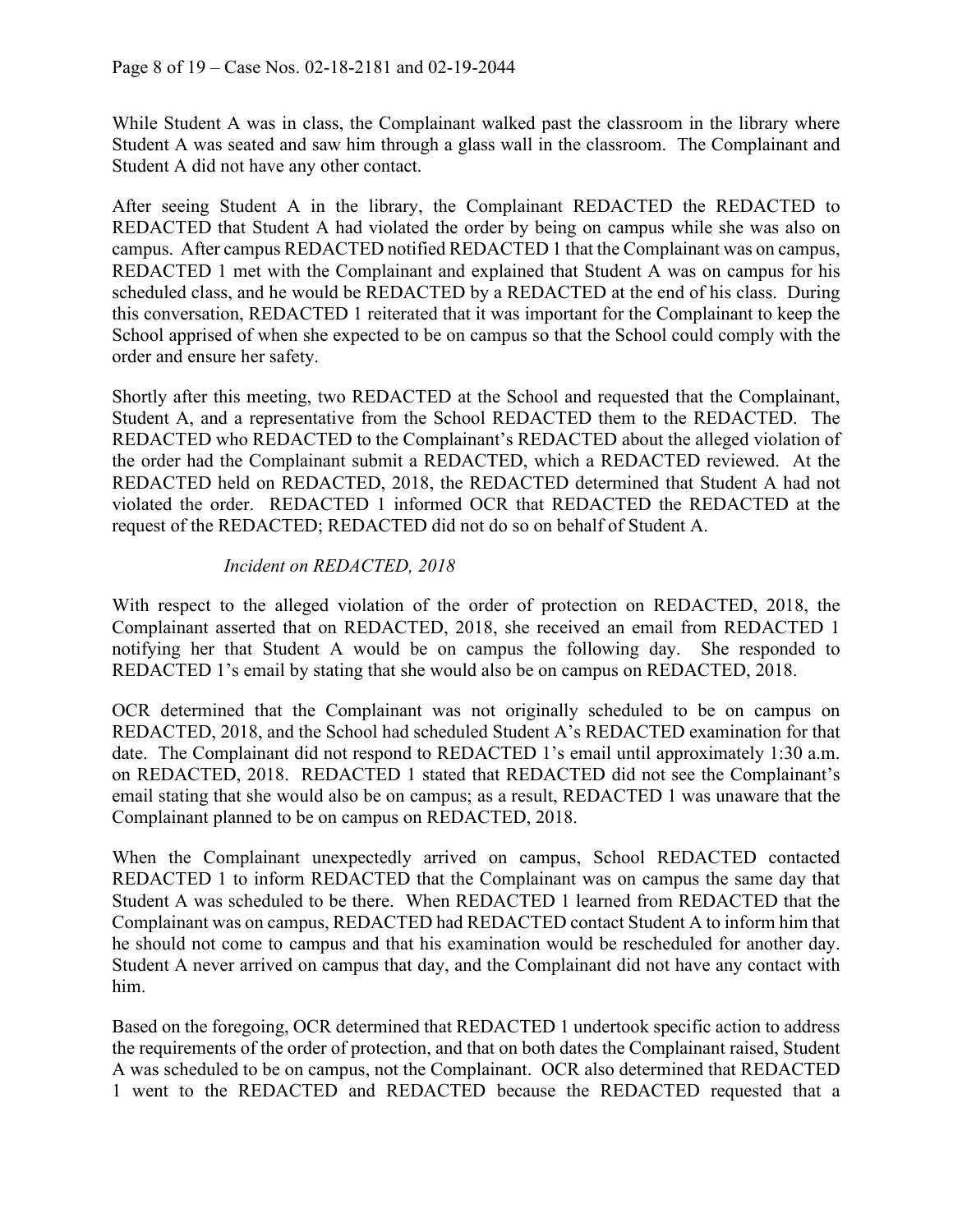representative of the School REDACTED. Based on its investigation, OCR determined that there was insufficient evidence to substantiate the Complainant's allegation that REDACTED 1 discriminated against her on the basis of her race/national origin or sex by failing to comply with an order of protection that she obtained against Student A, a REDACTED male student. Accordingly, OCR is closing Allegation 2.

## **Allegation 3**

The Complainant alleged that REDACTED 2 discriminated against her on the basis of her race/national origin and/or sex by failing to address her complaint regarding REDACTED 1's alleged failure to comply with the order of protection.<sup>[5](#page-8-0)</sup> Specifically, the Complainant asserted that REDACTED 2 did not respond to her report on REDACTED, 2018, that REDACTED 1 had discriminated against her on the basis of her sex and national origin by permitting Student A, who is a REDACTED male, to violate the order of protection.

OCR determined that, during a meeting on REDACTED, 2018, the Complainant reported to REDACTED 2 that she believed that REDACTED 1 had discriminated against her by failing to REDACTED the order of protection and by "defending" Student A because he is a REDACTED male. REDACTED 2 met with the Complainant to discuss the complaint on REDACTED, 2018. On REDACTED, 2018, REDACTED 2 referred the matter to an ad hoc committee consisting of faculty and staff to investigate the allegations.

According to the School, the ad hoc committee's investigation of the complaint was delayed for four months due to the REDACTED of REDACTED, which REDACTED Puerto Rico in REDACTED 2017. As a result, the ad hoc committee did not interview REDACTED 1, REDACTED 2, and the REDACTED until REDACTED, 2018. On REDACTED, 2018, the ad hoc committee met again to review available documentation about the Complainant's interactions with REDACTED 1 in REDACTED and REDACTED 2018 related to the School's attempts to address the order of protection. According to the meeting minutes, the ad hoc committee concluded that it could not substantiate that REDACTED 1 discriminated against or otherwise mistreated the Complainant based on this information. However, OCR determined that as of REDACTED, 2018, the ad hoc committee had not yet attempted to interview the Complainant as part of its investigation of her complaint against 1.

By email on REDACTED, 2018, the ad hoc committee requested to schedule a time to interview the Complainant. The Complainant responded by email on REDACTED, 2018, in which she inquired about the purpose of the interview, who would attend the interview, and the date for the interview. By email dated REDACTED, 2018, a committee member explained that the purpose of the interview was to obtain information from the Complainant regarding her complaint against REDACTED 1. After receiving no response from the Complainant, the ad hoc committee then contacted the Office of the Dean of Students on REDACTED, 2018, and was advised that the AAMC had recently notified the School that the Complainant had REDACTED. The ad hoc committee sent another email to the Complainant dated REDACTED, 2018, scheduling an interview with the Complainant for REDACTED, 2018, and including a telephone number where

<span id="page-8-0"></span><sup>5</sup> The Complainant also alleged that REDACTED 1 failed to take action to address Student A's violation of the order because the Complainant is female and Student A is male.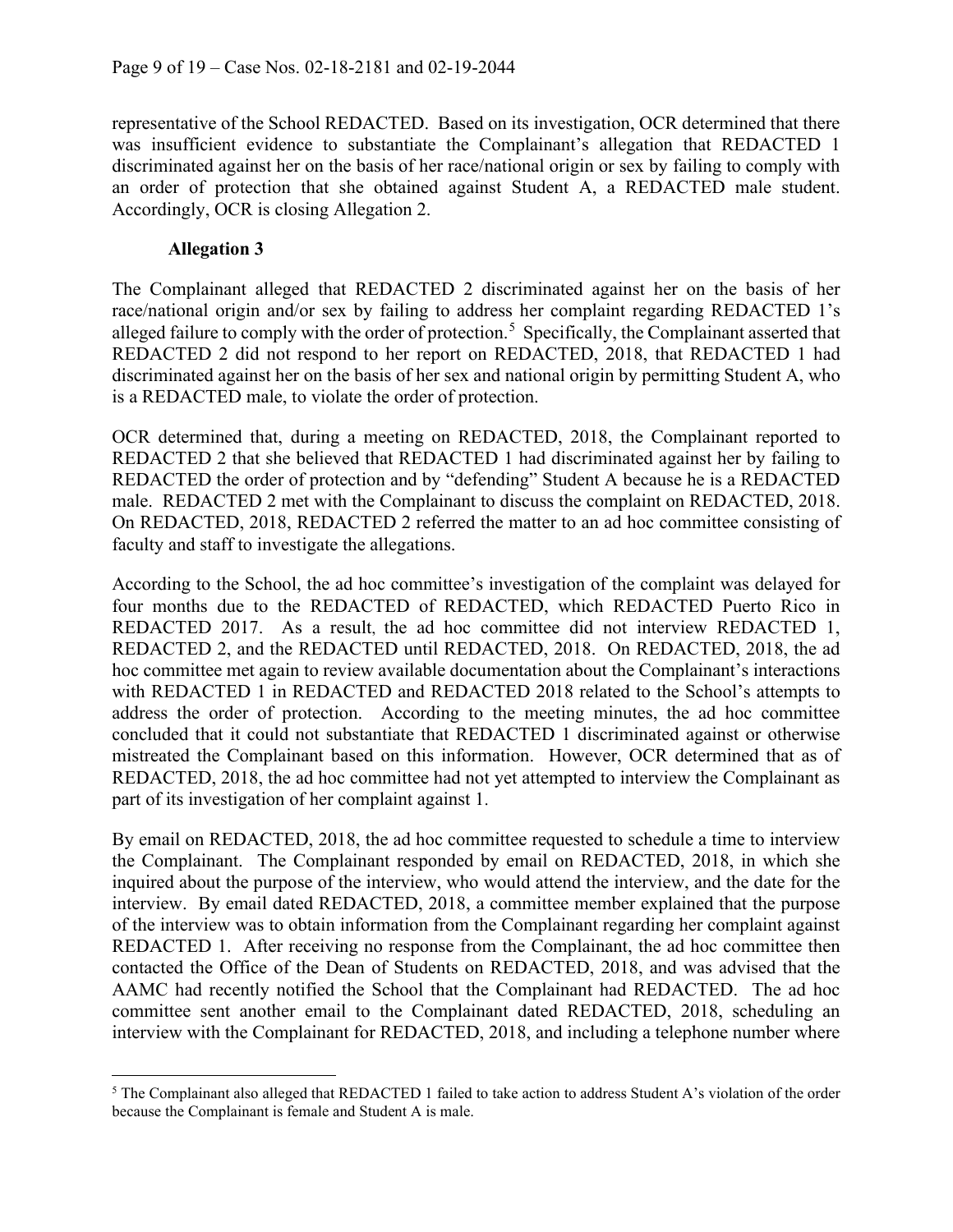the Complainant could reach the ad hoc committee. The Complainant did not respond to the committee member's email sent on REDACTED, 2018, or otherwise confirm her availability for an interview on REDACTED, 2018. Nonetheless, on REDACTED, 2018, the ad hoc committee convened to interview the Complainant by telephone, but the Complainant did not contact the ad hoc committee at the telephone number provided.

By letter to the School President on REDACTED, 2018, the ad hoc committee stated that it had evaluated the documentation it gathered related to the Complainant's allegation against REDACTED 1 and conducted interviews of School staff. The letter also noted the ad hoc committee's efforts to interview the Complainant and that she had REDACTED. The letter set forth the ad hoc committee's determination that the Complainant's allegation that REDACTED 1 discriminated against the Complainant on the basis of her race/national origin by failing to comply with the requirements of the order was unfounded. The letter did not address the Complainant's allegation that REDACTED 1 also discriminated against her because she is female and Student A is male. The School provided a copy of an undated letter it asserted it sent to the Complainant via certified mail on REDACTED, 2018, notifying her that it had determined that there was "no cause for the complaint submitted." The School also provided a copy of a tracking receipt indicating that a letter was delivered to the Complainant's address on REDACTED, 2018. However, the Complainant denied that she ever received the letter or that the School otherwise notified her of the outcome of its investigation. The Complainant further informed OCR that after responding to the ad hoc committee via email dated REDACTED, 2018, REDACTED. OCR determined that the ad hoc committee did not attempt to contact the Complainant using her private email address or by telephone at any time.

OCR did not substantiate the Complainant's allegation that REDACTED 1 had discriminated against her on the basis of her race/national origin or sex; however, OCR identified concerns regarding the promptness of the School's investigation. Whether OCR considers an investigation to be prompt as required by Title IX will vary depending on the complexity of the investigation and the severity and extent of the alleged conduct. In this instance, OCR determined that more than seven months passed between the date the Complainant filed her complaint with the School and the date on which the ad hoc committee issued a written determination of its investigation. Even taking into account the REDACTED of REDACTED on the School's operations and the potential availability of the ad hoc committee members, the complaint was filed approximately five months *after* the School REDACTED, and the Complainant's allegation was not unusually complex. In addition, the ad hoc committee did not attempt to contact the Complainant until more than six months after she filed her complaint.

OCR also identified concerns regarding the equity of the School's investigation. Meeting minutes of the ad hoc committee dated REDACTED and REDACTED, 2018, indicate that the committee had already determined that REDACTED 1 had not engaged in discrimination based on race/national origin before the committee contacted the Complainant to schedule an interview. OCR recognizes that the ad hoc committee sent three emails to the Complainant in REDACTED 2018 attempting to schedule an interview, and that she did not respond to the last two emails. According to the meeting minutes, the ad hoc committee interpreted the Complainant's failure to respond to mean that she did not want to participate in the investigation. Though the ad hoc committee knew that the Complainant REDACTED, the committee does not appear to have considered this as a possible explanation for her silence. Further, the documentation the School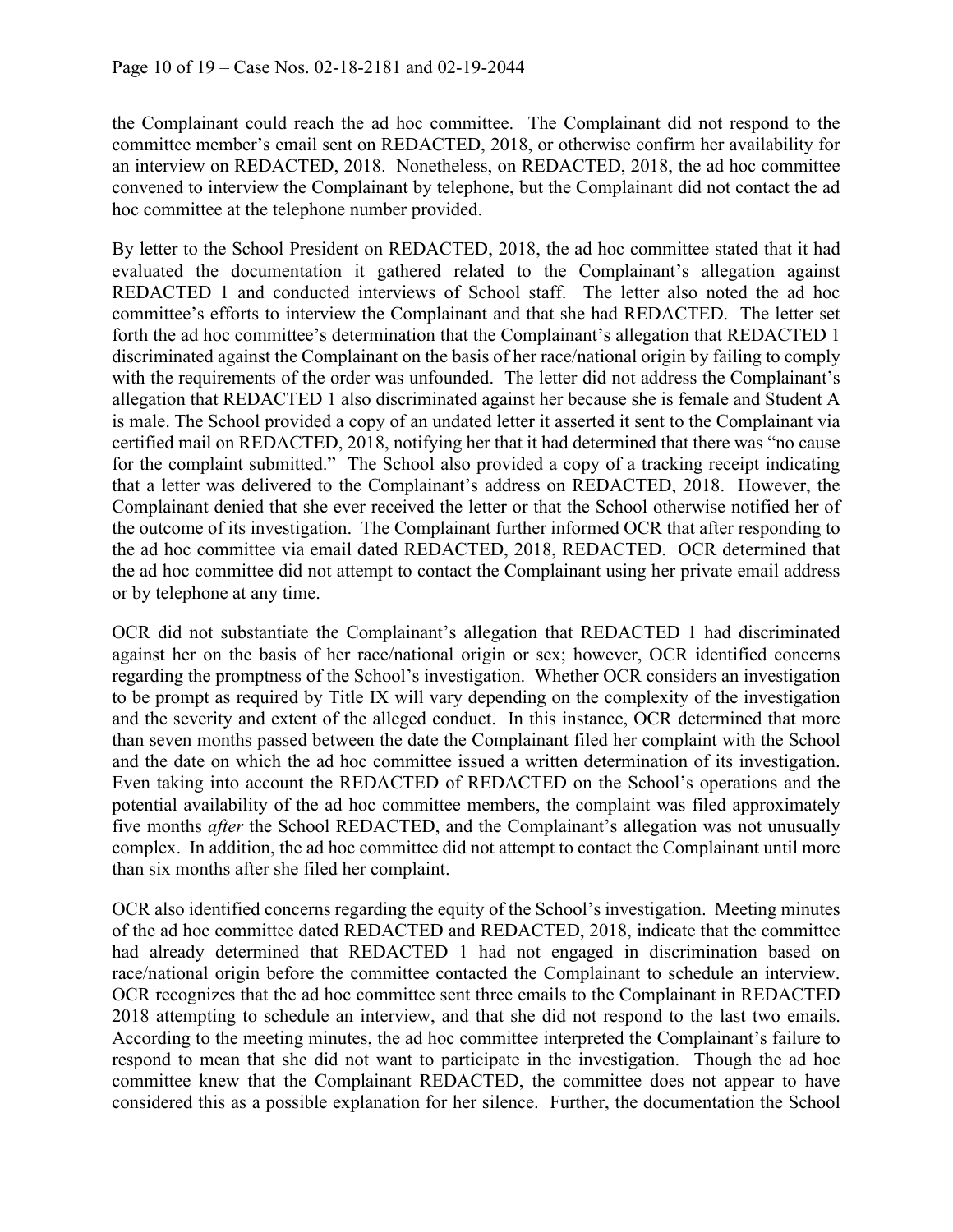provided does not indicate that the ad hoc committee investigated the Complainant's allegation that REDACTED 1 discriminated against her on the basis of her sex. In addition, using the ad hoc committee to investigate the Complainant's allegations of race/national origin discrimination against REDACTED 1 was inconsistent with the School's procedures for investigating complaints of discrimination; these procedures state that complaints of discrimination should be referred to the Title IX Coordinator, who would refer the complaint to one or more trained investigators for investigation.

Prior to OCR's completing the investigation of Allegation 3, on April 29, 2019, the School requested to resolve this allegation without further investigation, pursuant to Section 302 of OCR's *CPM*, and OCR determined that it was appropriate to do so. On May 17, 2022, the School signed the enclosed resolution agreement (the Agreement), which will resolve OCR's concerns that: the School did not promptly investigate the Complainant's complaint; the ad hoc committee initially concluded its investigation prior to providing the Complainant with the opportunity to offer testimony, other evidence, or witnesses; the School may not have notified the Complainant of the investigation's outcome; and the School may not have used trained investigators to investigate the Complainant's complaint against REDACTED 1 as its policy required.

## **Allegation 4**

The Complainant alleged that the School discriminated against her on the basis of her sex by failing to respond appropriately to her report to REDACTED 1, made in REDACTED 2018, that Student A had sexually assaulted her. Specifically, the Complainant alleged that: (a) the School did not complete an investigation of her report of the sexual assault (Allegation 4(a)); and (b) the School failed to provide her interim measures by not assisting her in rescheduling her examinations as an interim measure and by "pushing" her to take an REDACTED from the School after she received grades of "incomplete" (Allegation 4(b)).

## *Allegation 4(a)*

The Complainant told OCR that, in REDACTED 2017, she and Student A were off campus REDACTED. She alleges that Student A became physically violent after she REDACTED his REDACTED, and then he raped her. OCR determined that the Complainant did not file a written complaint with the School, but she orally notified the School of the rape. REDACTED 1 confirmed to OCR that while REDACTED was speaking with the Complainant on REDACTED, 2018, regarding the School's efforts to address the order of protection, the Complainant provided details about the incident.

REDACTED 2 informed OCR that, during a meeting on REDACTED, 2018, which REDACTED attended with the Complainant, REDACTED 1, and the REDACTED, the Complainant asked what was being done to "punish" Student A. In response, REDACTED 2 asserted that he told the Complainant that there was an ongoing process, but they could not share any details with her. Thereafter, via an email dated REDACTED, 2018, to the REDACTED, REDACTED 1 and 2, the REDACTED, and the School's President, the Complainant stated that she did not feel safe going to the campus since the School continued to support Student A.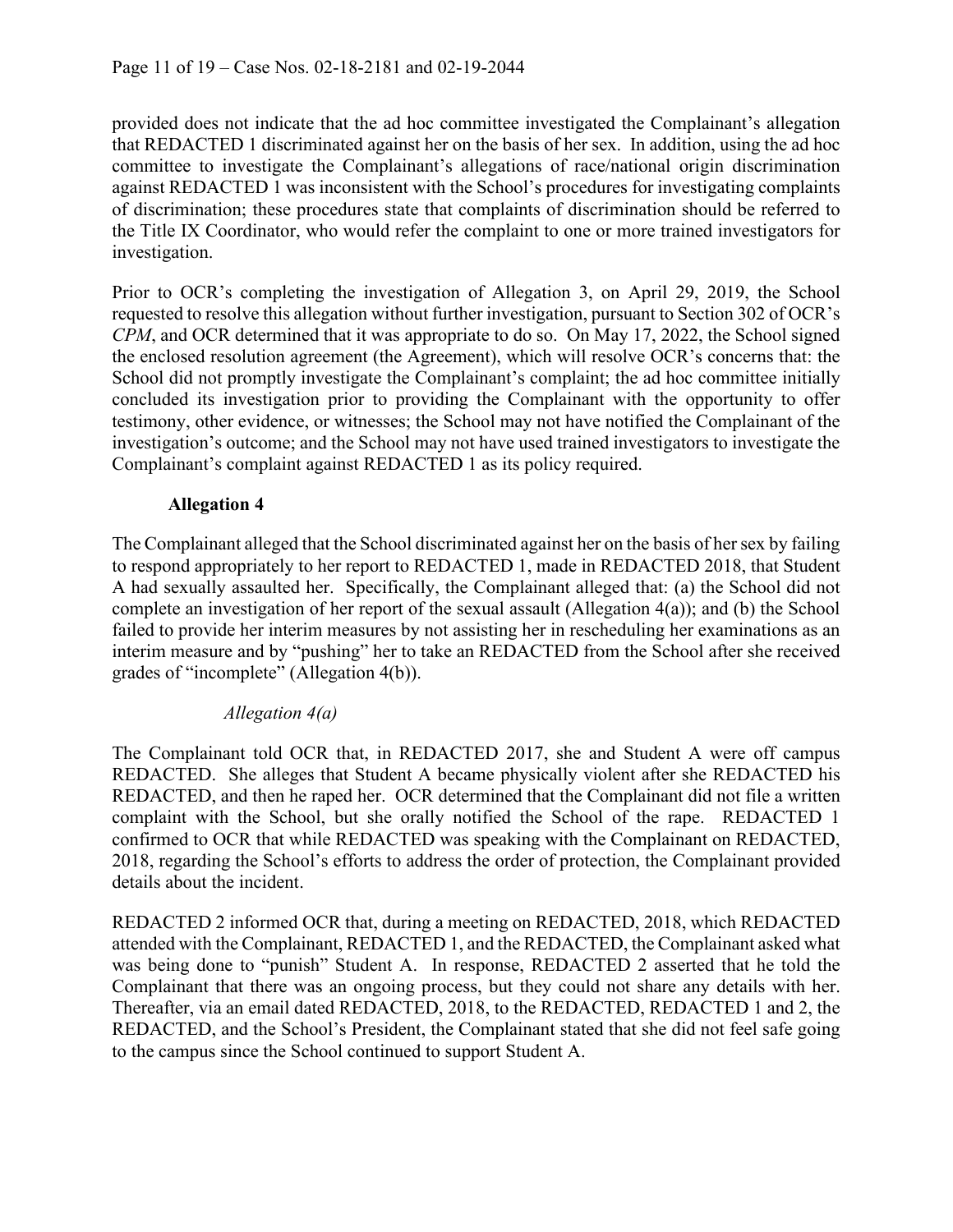According to the School's notes from a telephone call on REDACTED, 2018, the Complainant asked REDACTED 2 how the School would manage the Complainant's and Student A's being on campus at the same time and stated that she was worried for her safety. According to the School's notes from a telephone call on REDACTED, 2018, the Complainant expressed to REDACTED 2 that she felt "ignored," that the School was discriminating against her, and that Student A should not be allowed at the School. During the same telephone call on REDACTED, 2018, the Complainant stated that she was worried about the consequences that the School would assign to Student A. Further, via an email to the School's REDACTED dated REDACTED, 2018, the Complainant stated that she had been anxious about REDACTED a REDACTED the School on that same day because the School had not sent confirmation that Student A would not be present on campus. Once again, the Complainant expressed that she felt unsafe since Student A had caused her "so much harm" and the School permitted Student A to be on campus.

During an interview with OCR in August 2018, REDACTED 1 acknowledged that the School did not investigate the Complainant's allegation of sexual assault. According to REDACTED 1, the School determined that it should wait until the state's investigation was complete.<sup>[6](#page-11-0)</sup> Based on its investigation of Case No. 02-18-2181, OCR determined that the School had not investigated the Complainant's report of an alleged sexual assault by Student A as of April 29, 2019, when the School expressed an interest in resolving that complaint with a resolution agreement pursuant to Section 302 of OCR's *CPM*. When OCR began investigating the second complaint and asked the School for information about Allegations 4 and 6 in May 2019, the School did not produce any information indicating that it had investigated the alleged sexual assault, and the Complainant told OCR in July 2019, that the School had not contacted her with any information about such an investigation. When OCR checked with the Complainant on March 11, 2022, she confirmed that the School had not provided her with a response to her report to date.

Based on the foregoing, OCR determined that, to date, the School has not investigated the Complainant's report of an alleged sexual assault by Student A, which she made REDACTED years ago.

## *Allegation 4(b)*

The Complainant alleged that the School failed to provide her with interim measures by not rescheduling her examinations and by "pushing" her to take an REDACTED from the School. According to the School, it provided several interim measures to the Complainant. These included: ensuring that Student A and the Complainant were not REDACTED with REDACTED; making adjustments to Student A's academic schedule and participation in extracurricular activities as necessary to ensure Student A REDACTED to REDACTED the Complainant; making any necessary adjustments to the Complainant's academic schedule, including rescheduling or retaking

<span id="page-11-0"></span><sup>&</sup>lt;sup>6</sup> The School provided a copy of a certification signed by Student A dated REDACTED, 2018, stating that he understood the School would initiate its own investigation of the underlying incident leading to the issuance of the order of protection. The School did not provide any documentation to OCR indicating that it did so. Separately, the Complainant informed OCR that she filed a complaint of sexual assault against Student A in or around REDACTED 2018 with the REDACTED. The Complainant stated that she was told by a REDACTED that she had to be present for any proceedings in order to testify. Because she planned to move REDACTED shortly thereafter, the Complainant stated that she would pursue the case at a later time and had no further contact with the REDACTED after REDACTED 2018.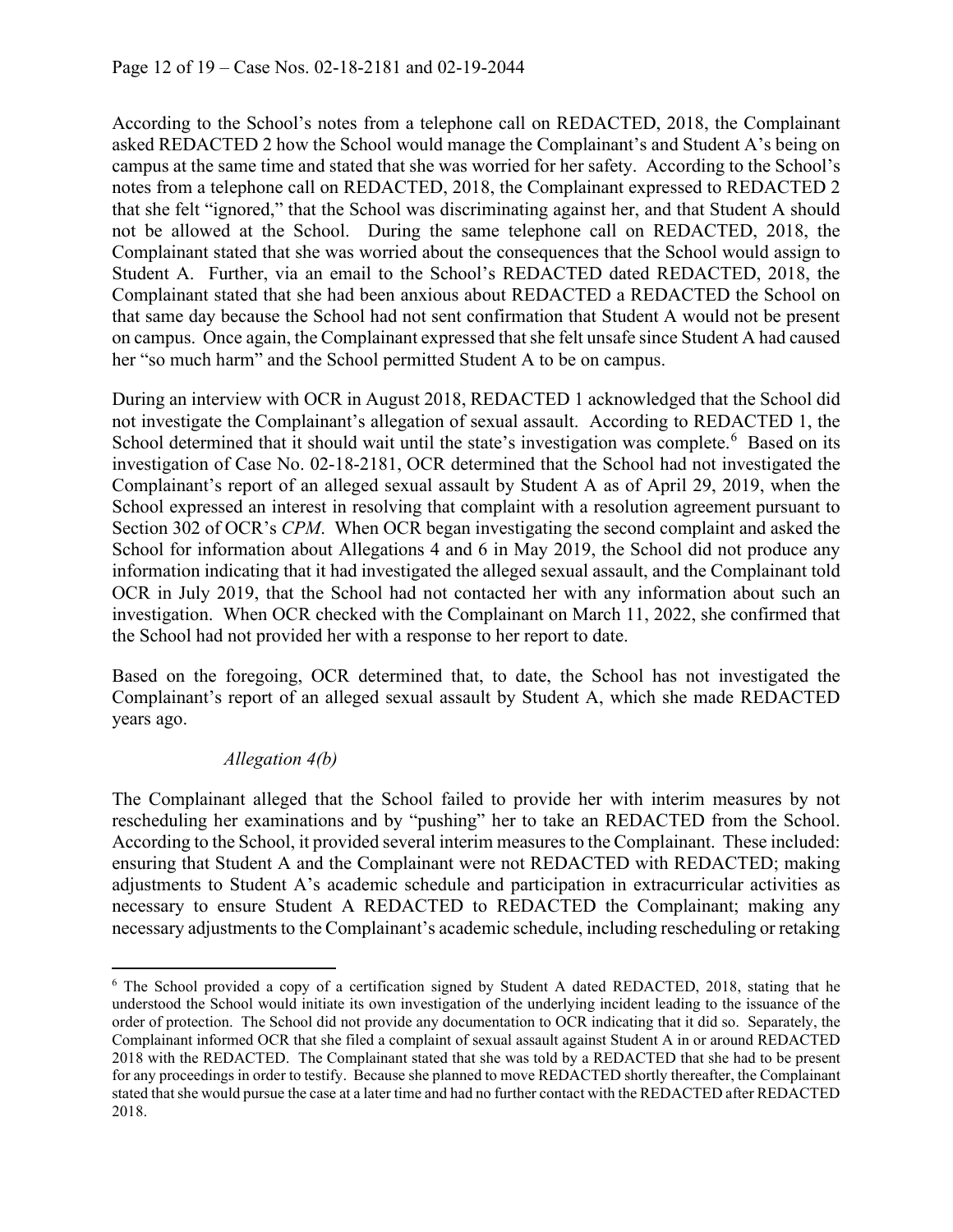exams and coursework; providing the Complainant with additional REDACTED by REDACTED a REDACTED to REDACTED the Complainant while REDACTED at her request; ensuring that Student A was REDACTED by REDACTED while REDACTED for the safety of the Complainant and other students; and providing counseling and other academic support services for the Complainant, as needed. The School additionally asserted that these supports were put in place immediately upon the Complainant's notifying the School of the order and remained in place from REDACTED, 2018, through REDACTED, 2018, when the Complainant informed the School that she was REDACTED.

According to the Complainant, she asked the School to reschedule final examinations for two courses (class 1 and class 2), which were set for REDACTED, 2018 (exam 1), and REDACTED, 2018 (exam 2), respectively. With respect to exam 1, the Complainant asserted that the School gave her permission to reschedule exam 1 because the School was not implementing the order of protection, and she was trying to resolve that issue on that date. With respect to exam 2, the Complainant asserted that Student A was REDACTED on REDACTED, 2018, when she was REDACTED to complete exam 2. The Complainant stated that she became upset when she saw Student A and discussed this incident with REDACTED 2 on that date. The Complainant asserted that during this conversation, REDACTED 2 stated that she was excused from exam 2 that day, and she would not be "impacted academically." However, the Complainant asserted that School staff needed to reschedule exams 1 and 2 for her, but they never did so.

According to the School, staff granted the Complainant's requests "without penalty." The School stated that the Complainant never specified when she would complete exams 1 and 2, and thereafter did not take either exam.<sup>[7](#page-12-0)</sup> The School further stated that, according to School policy, the School will issue a grade of "incomplete" for any course in which a student still has outstanding assignments to complete; thereafter, the student has four weeks to complete the outstanding assignments or will receive a failing grade in the course. The School stated that it made an exception to this policy for the Complainant, and although she never completed exam 1 or exam 2, the School did not assign her a failing grade for either of the classes. The School also provided a copy of an email the REDACTED (REDACTED) sent to the Complainant on REDACTED, 2018, stating that he would reschedule exams 1 and 2 for the Complainant at the end of REDACTED 2018, after she had completed a scheduled medical rotation.

OCR reviewed the Complainant's transcript and determined that the Complainant received grades of "incomplete" for classes 1 and 2, and she did not complete exams 1 and 2. The Complainant informed OCR that, after REDACTED, she was required to repeat class 2, which she passed during the spring 2019 semester and was required to repeat class 1 during the fall 2019 semester.

The School asserted to OCR that REDACTED 2 met with the Complainant on REDACTED, 2018, to discuss her outstanding exams, other academic work and activities, and alternative options for her to accomplish her academic goals. During this meeting, REDACTED 2 presented the Complainant with various options to continue her education given that her REDACTED year was scheduled to begin on REDACTED, 2018, and the Complainant still had not rescheduled several exams and academic activities. During the meeting, REDACTED 2 also granted the Complainant's request to reschedule another exam (exam 3), which was originally set for

<span id="page-12-0"></span><sup>7</sup> The School noted, however, that the Complainant had rescheduled other academic elements.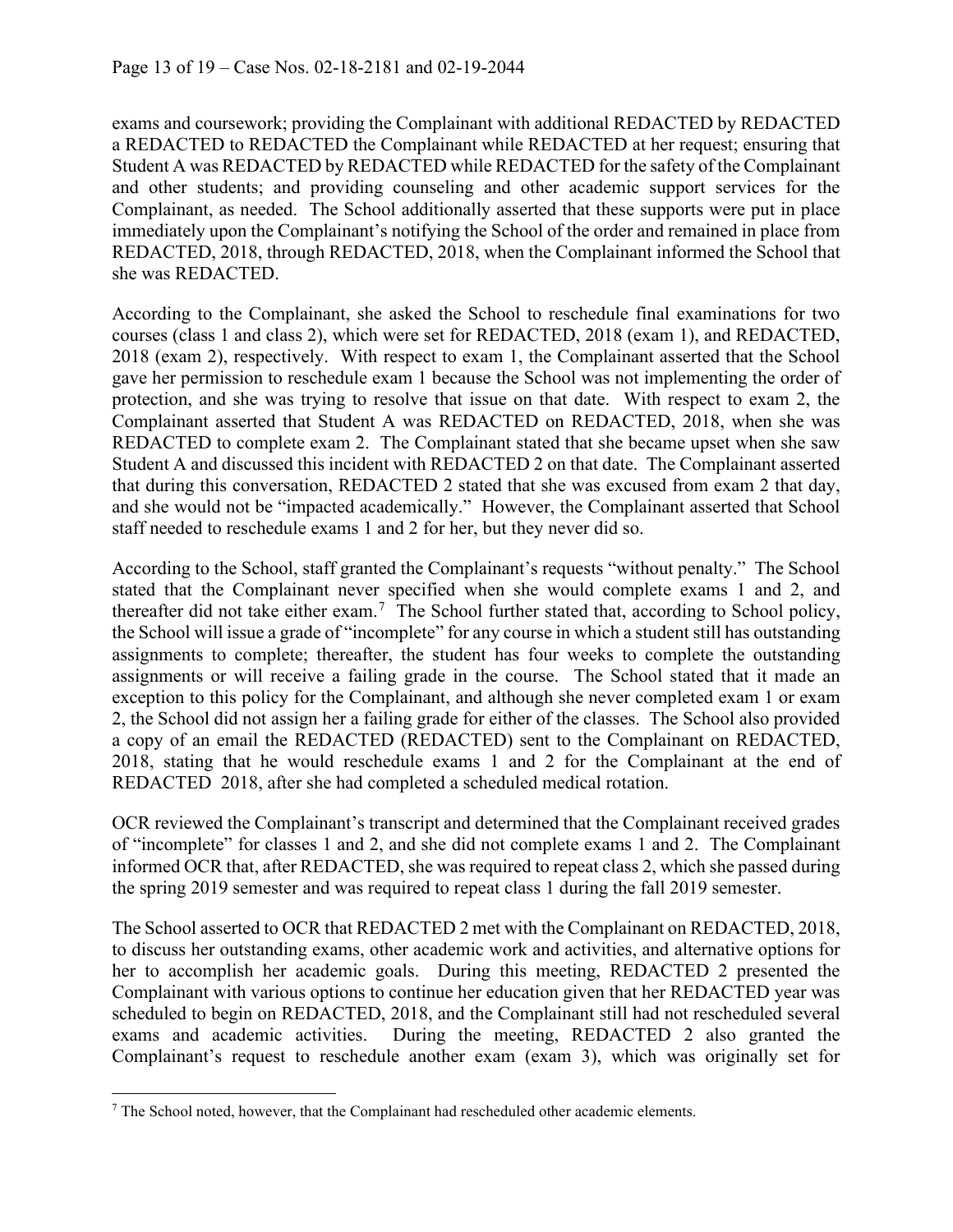REDACTED, 2018, because Student A was also scheduled to be REDACTED that day, and the Complainant received an "incomplete" for class 3. The Complainant later contacted the School to schedule exam 3 and completed exam 3 on REDACTED, 2018.

The School further asserted that the Complainant arrived at the meeting with her medical file on REDACTED, 2018, and explained that she was REDACTED as evidence justifying her excuse from the previous exams. Given this, REDACTED 2 noted that the Complainant might consider a REDACTED because it would not affect her grades and would provide her time to recover from the effects of the sexual assault.<sup>[8](#page-13-0)</sup> Additionally, the School stated that given the number of outstanding exams and amount of academic work to be completed, it would be challenging for the Complainant to satisfactorily complete all coursework prior to beginning her medical rotation on REDACTED, REDACTED. Therefore, REDACTED 2 advised the Complainant that an REDACTED was her best option; however, the School reiterated that REDACTED 2 and the REDACTED presented all available options to the Complainant.

OCR reviewed a copy of minutes from the meeting held on REDACTED, REDACTED. The minutes stated that REDACTED 2 informed the Complainant that she could begin her medical rotation on REDACTED, REDACTED, if she wished to do so, or that she could consider a REDACTED. The minutes reflected that the Complainant stated that she would consider a REDACTED. OCR determined that the Complainant ultimately did not REDACTED a REDACTED and REDACTED to REDACTED in or around REDACTED.

Based on its investigation to date, OCR did not find sufficient evidence to substantiate the Complainant's allegation that the School failed to provide her with appropriate interim measures regarding exam 3. Rather, OCR determined that the School permitted the Complainant to reschedule exam 3, which she successfully completed on REDACTED, 2018. In addition, OCR concluded that there was insufficient evidence to support that the School pushed the Complainant to REDACTED a REDACTED from the School after she received grades of "incomplete." OCR found that the School gave the Complainant the option to REDACTED a REDACTED (among others) when she explained that she was having difficulty completing required coursework prior to starting her REDACTED rotation.

As for exams 1 and 2, OCR found that the Complainant was not able to complete them before she and received grades of "incomplete" for classes 1 and 2. The Complainant informed OCR that her decision to in REDACTED was directly related to the School's failure to investigate her report of sexual assault made in REDACTED 2018. In addition, OCR has concerns that she had to repeat classes 1 and 2 after she REDACTED.

On May 17, 2022, the School signed the Agreement to resolve Allegation 4(a) pertaining to the School's failure to investigate the Complainant's report of sexual assault, pursuant to Section 303(b) of OCR's *CPM*, and to resolve OCR's concerns about the portion of Allegation 4(b) relating to exams 1 and 2 without further investigation pursuant to Section 302 of OCR's *CPM*.

<span id="page-13-0"></span><sup>8</sup> According to REDACTED 2, REDACTED stated REDACTED told the Complainant that a REDACTED would also preserve her access to student loans under the applicable federal regulations.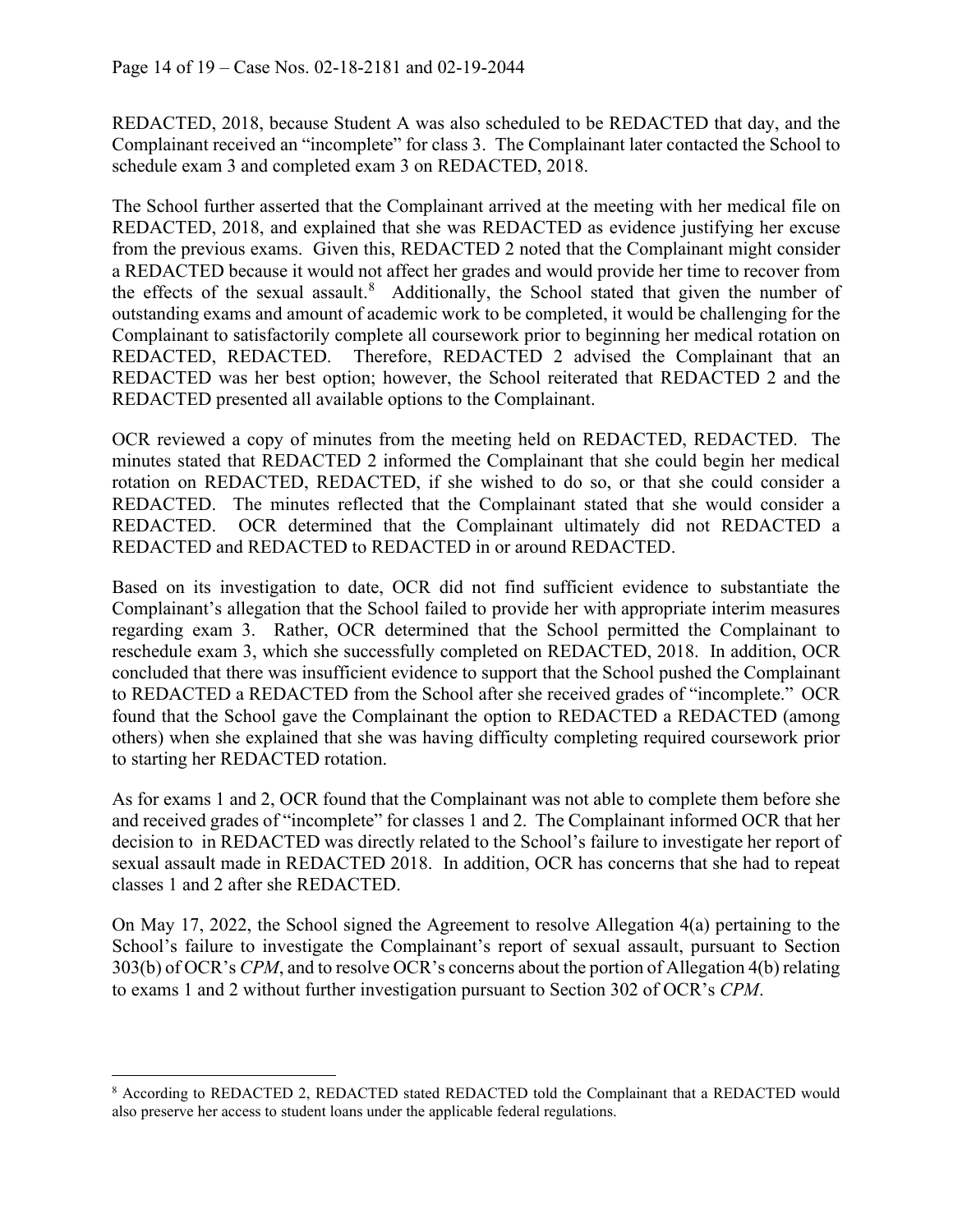## **Allegation 5**

The Complainant alleged that REDACTED 1 retaliated against her for reporting the sexual assault by releasing confidential information about the REDACTED to School staff without her consent, including a (a) School REDACTED; (b) two professors (Professors 2 and 3); (c) the REDACTED; and (d) REDACTED 1's REDACTED.

OCR determined that, after receiving the REDACTED on REDACTED, REDACTED, REDACTED 1 informed the Complainant that REDACTED 1 would need to notify certain staff at the School about it because they were responsible for taking action to address the requirements of the order. The Complainant did not object to this plan. OCR determined that on REDACTED, 2018, REDACTED 1 informed several School staff about the existence of the order, including the School's President; the REDACTED (REDACTED 3); the REDACTED (REDACTED 4); the REDACTED; and two REDACTED (REDACTED 1 and 2).<sup>[9](#page-14-0)</sup>

In support of Allegation 5(a), the Complainant stated that she observed a School REDACTED talking to Student A and making a "demeaning comment" about her. The Complainant did not identify the School REDACTED to OCR, did not indicate what the REDACTED specifically said that was allegedly demeaning, and indicated to OCR only that the alleged incident occurred on or about REDACTED, 2018. As stated previously, OCR determined that REDACTED 1 notified REDACTED 1 and 2 of the order because they were responsible for REDACTED Student A REDACTED and ensuring the Complainant's safety.

The Complainant also asserted that REDACTED 1 retaliated against her by releasing confidential information about the order to Professor 2 (Allegation 5(b)). The Complainant asserted that Professor 2 then made "damaging comments" about her to Professor 3. The Complainant did not indicate what Professor 2 allegedly stated to Professor 3 that she considered "damaging," or when this incident allegedly occurred. The School denied that REDACTED 1 had notified Professors 2 or 3 of the order; and OCR did not find, nor did the Complainant provide, any information to indicate that REDACTED 1 had done so.

The Complainant asserted that REDACTED 1 retaliated against her by releasing confidential information about the order to the REDACTED (Allegation 5(c)). OCR determined that the Complainant, not REDACTED 1, informed the REDACTED about the order on or about REDACTED, 2018, when the REDACTED saw her crying in the lobby of the school and the REDACTED attempted to assist her. The REDACTED informed OCR that the Complainant told her she was having a problem with her ex-boyfriend; that she had obtained an order of protection; and the Complainant was currently handling a situation involving him. The REDACTED REDACTED then asked the Complainant what had occurred, and when it had occurred, because REDACTED was trying to determine whether the Complainant was in immediate danger.

The Complainant asserted that REDACTED 1 retaliated against her by releasing confidential information about the order to REDACTED 1's REDACTED (Allegation 5(d)). OCR determined that REDACTED 1 notified REDACTED about the order when she requested the REDACTED

<span id="page-14-0"></span><sup>9</sup> The School stated that REDACTED 1 also notified other staff and administrators, on an as needed basis.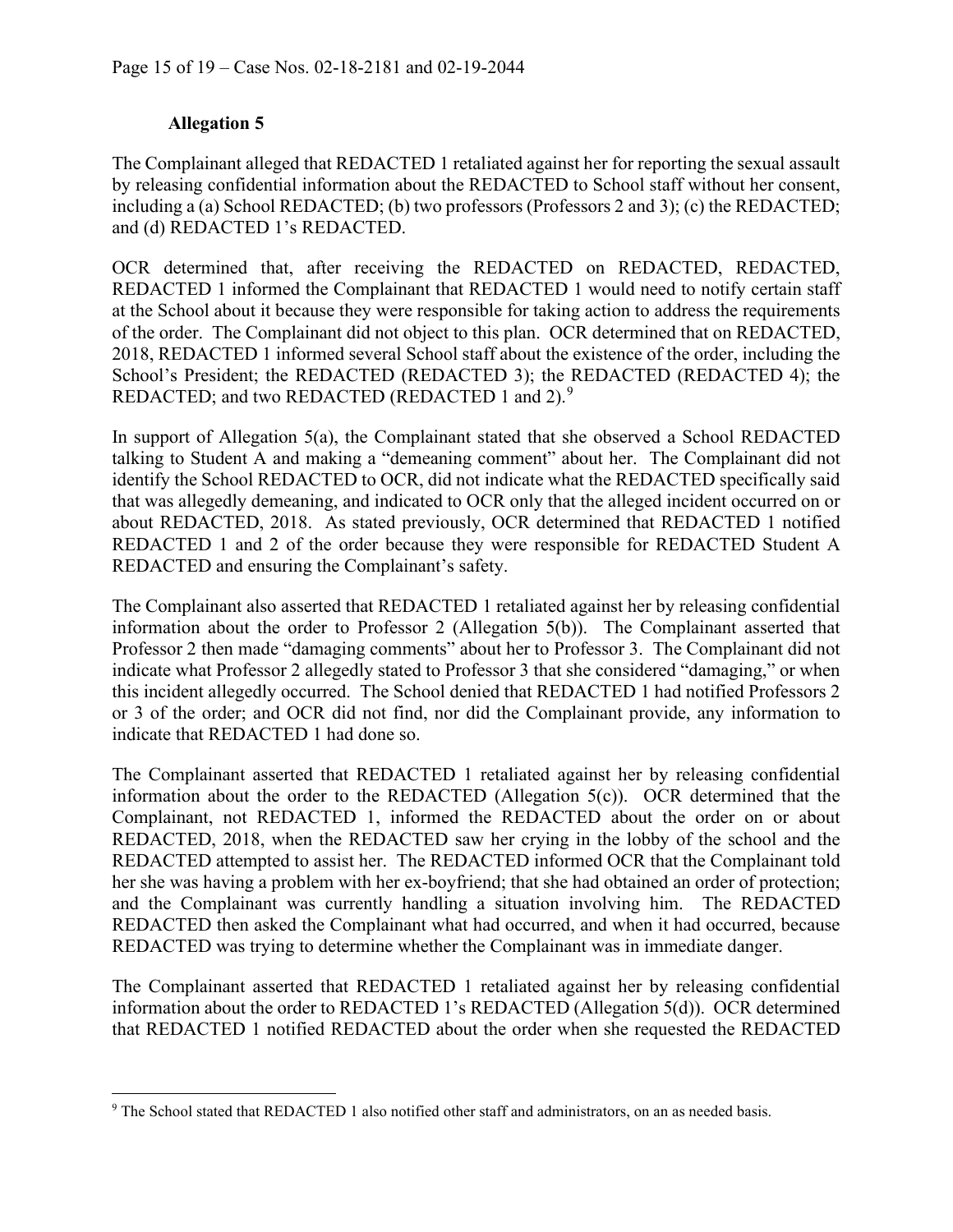assistance to address the requirements of the order after learning that the Complainant had REDACTED while Student A was REDACTED to REDACTED on REDACTED, 2018.

Based on the foregoing, OCR determined that there was insufficient evidence to substantiate that REDACTED 1 notified Professors 2 and 3, and the REDACTED, of the order of protection. Absent an adverse action, OCR need not proceed further with the analysis of alleged retaliation. Nevertheless, OCR determined that REDACTED 1 had a legitimate, non-retaliatory reason for notifying REDACTED 1 and 2 of the existence of the REDACTED; specifically, they were responsible for ensuring that Student A was not REDACTED when the Complainant was REDACTED.<sup>10</sup> Similarly, REDACTED 1 had a legitimate, non-retaliatory reason for notifying REDACTED of the order: REDACTED 1 needed to request the REDACTED assistance to address the requirements of the order. OCR did not find the proffered legitimate, non-retaliatory reasons to be a pretext for retaliation, because OCR confirmed that REDACTED 1 and 2, and REDACTED 1's REDACTED needed the information to implement the order. Accordingly, OCR is closing Allegation 5.

## **Allegation 6**

The Complainant alleged that on REDACTED, 2018, REDACTED 2 discriminated against her on the basis of her sex by not permitting her to begin her REDACTED medical rotation because she had received grades of "incomplete." Specifically, the Complainant asserted that she received "incompletes" as a result of the School's alleged failure to implement the order of protection, which she alleged was based on her sex. The Complainant asserted that the School's decision not to permit her to begin REDACTED medical rotation was a continuation of the School's allegedly discriminatory failure to the order of protection.

The School stated that, during a telephone call on REDACTED, 2018, REDACTED 2 informed the Complainant that she would not be permitted to begin REDACTED rotation scheduled REDACTED, 2018, because she needed to complete outstanding coursework and examinations from the REDACTED semester so that the grades of "incomplete" could be removed from her transcript.<sup>[11](#page-15-1)</sup> In addition, the School stated that, pursuant to School policy, students are not permitted to begin their REDACTED semester rotations with grades of "incomplete" on their transcript from the REDACTED semester, and that no student was permitted to do so in academic year REDACTED or REDACTED. The School provided documentation to OCR indicating that, during academic year REDACTED, the School also did not permit a male student to begin his next scheduled clinical rotation due to three grades of "incomplete" for previous outstanding examinations.

OCR determined that as of REDACTED, 2018, the Complainant had not completed her REDACTED for class 1, class 2, or class 3, because she had not completed exams 1, 2, or 3. As discussed previously, the School had permitted the Complainant to be excused from the originally

<span id="page-15-0"></span><sup>&</sup>lt;sup>10</sup> OCR was unable to confirm whether the REDACTED the Complainant identified was REDACTED 1 or REDACTED 2.

<span id="page-15-1"></span> $11$  The School provided notes from the telephone conversation between the Complainant, REDACTED 2, and the REDACTED, which state that REDACTED 2 explained that under Title IV of applicable federal regulations governing financial aid, the Complainant must complete all educational activities, including removing the grades of incompletes, before enrolling in the upcoming academic rotation.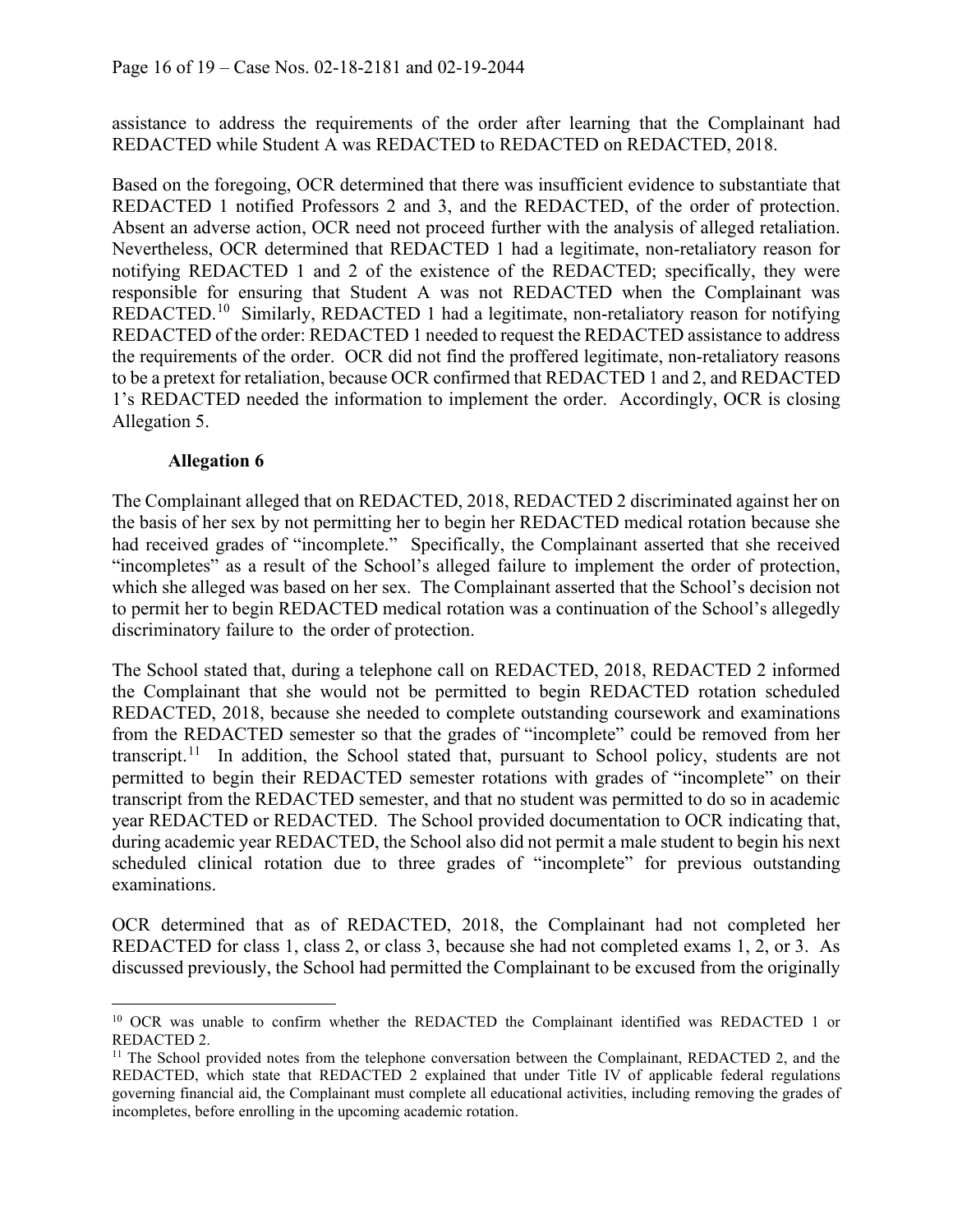scheduled exams 1, 2, and 3; and as a result, she received grades of "incomplete" for these courses. Therefore, the Complainant was not eligible to advance to her REDACTED semester rotations. Nevertheless, documentation the School provided to OCR indicated that, via email dated REDACTED, 2018, the REDACTED informed the Complainant that she would be permitted to continue her enrollment at the School after passing exam 3 on REDACTED, 2018. The Complainant passed exam 3 on REDACTED, 2018 and the REDACTED notified the Complainant, via email dated REDACTED, 2018, that she was authorized to participate in a REDACTED rotation scheduled to begin REDACTED, REDACTED. Via email dated REDACTED, REDACTED, the Complainant notified the REDACTED after meeting with REDACTED 2 and the REDACTED earlier that day, she had decided to REDACTED her REDACTED rotation. Thereafter, the Complainant began the process of REDACTED. In or around REDACTED 2018, the Complainant REDACTED.

Based on the foregoing, OCR determined that other students who had grades of "incomplete" due to outstanding coursework from previous rotations, including a male student, were also prohibited from advancing to their REDACTED semester rotations in accordance with the School's policy. Further, OCR determined that the School ultimately made an exception to this policy for the Complainant, when, on REDACTED, 2018, the REDACTED authorized the Complainant to begin her REDACTED semester rotations with two outstanding grades of "incomplete" in classes 1 and 2.

Therefore, OCR determined that there was insufficient evidence to substantiate the Complainant's allegation that on REDACTED, 2018, REDACTED 2 discriminated against her on the basis of her sex by not permitting her to begin REDACTED medical rotation because she had received grades of "incomplete," but permitting male students with grades of "incomplete" to participate in their REDACTED semester medical rotations. Accordingly, OCR is closing Allegation 6.

## **Resolution of Allegations 3, 4(a), and 4(b)**

As stated previously, on May 17, 2022, the School signed the enclosed Agreement to resolve (1) OCR's finding that the School failed to investigate the reported sexual assault in violation of Title IX, as Allegation 4(a) maintained, (2) OCR's concerns about Allegation 3, and (3) the portion of Allegation 4(b) relating to exams 1 and 2 without further investigation. Specifically, the Agreement will require the School to provide to OCR documentation indicating that it investigated the Complainant's report of sexual assault made to REDACTED 1 on REDACTED, 2018, and notified the parties of the outcome of its investigation. The Agreement also will require the School to offer to reimburse the Complainant for tuition she paid for classes 1 and 2, for which the Complainant received grades of incomplete and subsequently had to retake upon REDACTED.

During OCR's investigation, OCR also noted that the School's policies and procedures for resolving complaints arising under Title IX do not meet the requirements of the Amendments to the Title IX regulation that went into effect on August 14, 2020. Therefore, the Agreement will also require the School to revise its policies and procedures to ensure they conform with Title IX. To resolve OCR's concerns about Allegation 3, the Agreement further requires the School to provide training about Title IX and Title VI to School employees or third parties directly involved in receiving, processing, investigating, adjudicating and/or resolving complaints of sexual harassment and discrimination based on race and national origin. The training will include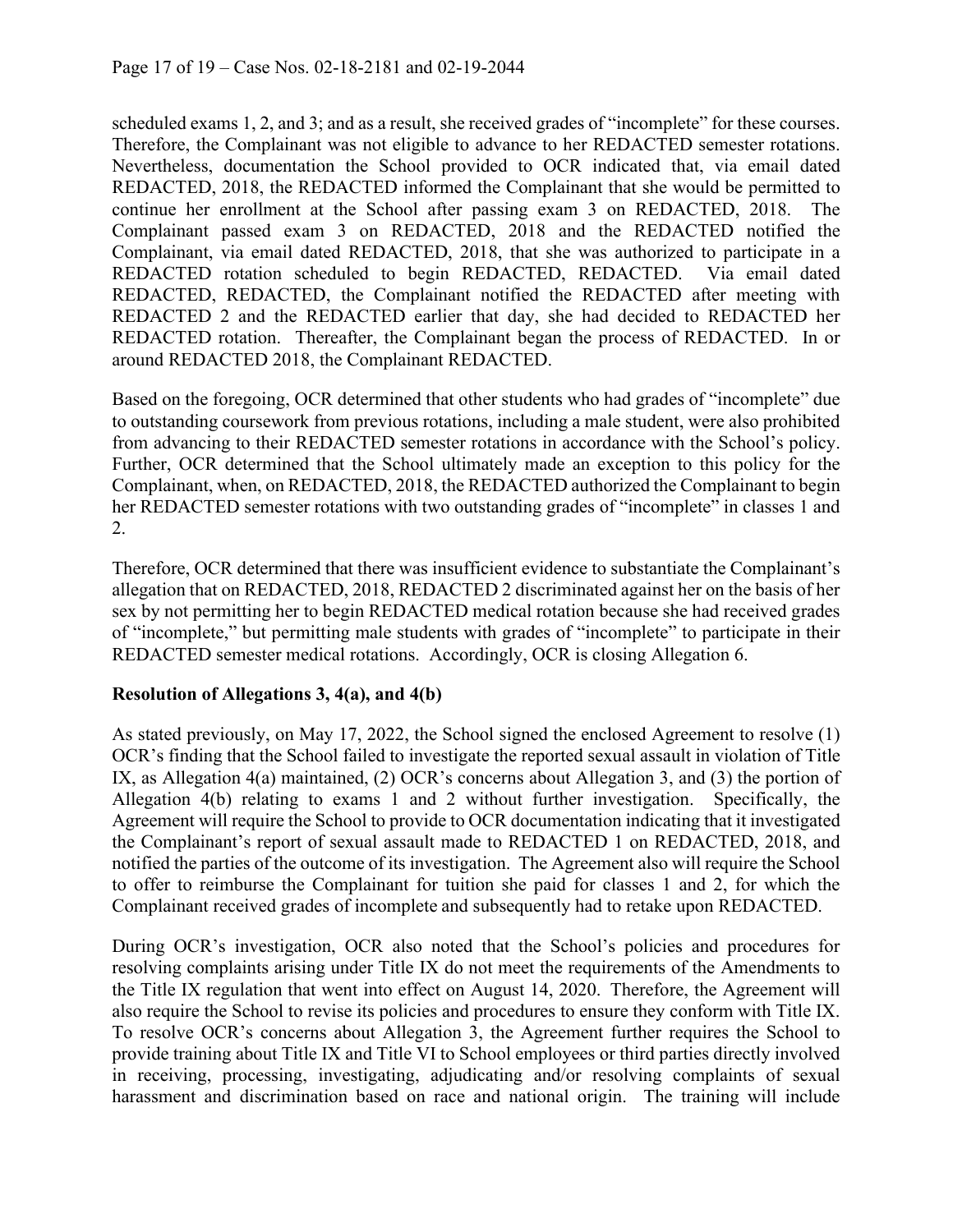instruction on the School's procedures applicable to such complaints and how to conduct timely and complete investigations of such complaints. Further, the Agreement will require the School to provide documentation to OCR demonstrating that it has responded promptly and equitably to complaints of sexual harassment, including sexual assault, and discrimination based on race and national origin received by the School for 2022 and 2023.

OCR will monitor the School's implementation of the Agreement. Upon the School's compliance with the terms of the Agreement, with Title VI and its implementing regulations at 34 C.F.R. Part 100, and Title IX and its implementing regulations at 34 C.F.R. Part 106, which were at issue in this case, OCR will close the case.

This letter should not be interpreted to address the School's compliance with any other regulatory provision or to address any issues other than those addressed in this letter. This letter sets forth OCR's determination in an individual OCR case. This letter is not a formal statement of OCR policy and should not be relied upon, cited, or construed as such. OCR's formal policy statements are approved by a duly authorized OCR official and made available to the public. The Complainant may have the right to file a private suit in federal court whether or not OCR finds a violation.

Please be advised that the School must not harass, coerce, intimidate, discriminate, or otherwise retaliate against any individual because that individual asserts a right or privilege under a law enforced by OCR or files a complaint, testifies, assists, or participates in a proceeding under a law enforced by OCR. If this happens, the individual may file a retaliation complaint against the School with OCR.

Under the Freedom of Information Act, it may be necessary to release this document and related correspondence and records upon request. If OCR receives such a request, it will seek to protect, to the extent provided by law, personally identifiable information that, if released, could reasonably be expected to constitute an unwarranted invasion of personal privacy.

Within 60 calendar days of the date indicated on this letter, the Complainant has a right to appeal OCR's determination regarding Allegations 1, 2, 5, 6, and 4(b) as it pertains to the School's alleged failure to provide interim measures by not rescheduling exam 3 and by "pushing" her to REDACTED from the School. In the appeal, the Complainant must explain why the factual information was incomplete or incorrect, the legal analysis was incorrect, or the appropriate legal standard was not applied; and, how correction of any error(s) would change the outcome of the case. Failure to do so may result in dismissal of the appeal. If the Complainant appeals OCR's determination, OCR will forward a copy of the appeal form or written statement to the recipient. The recipient has the option to submit, to OCR, a response to the appeal. The recipient must submit any response within 14 calendar days of the date that OCR forwarded a copy of the appeal to the recipient.